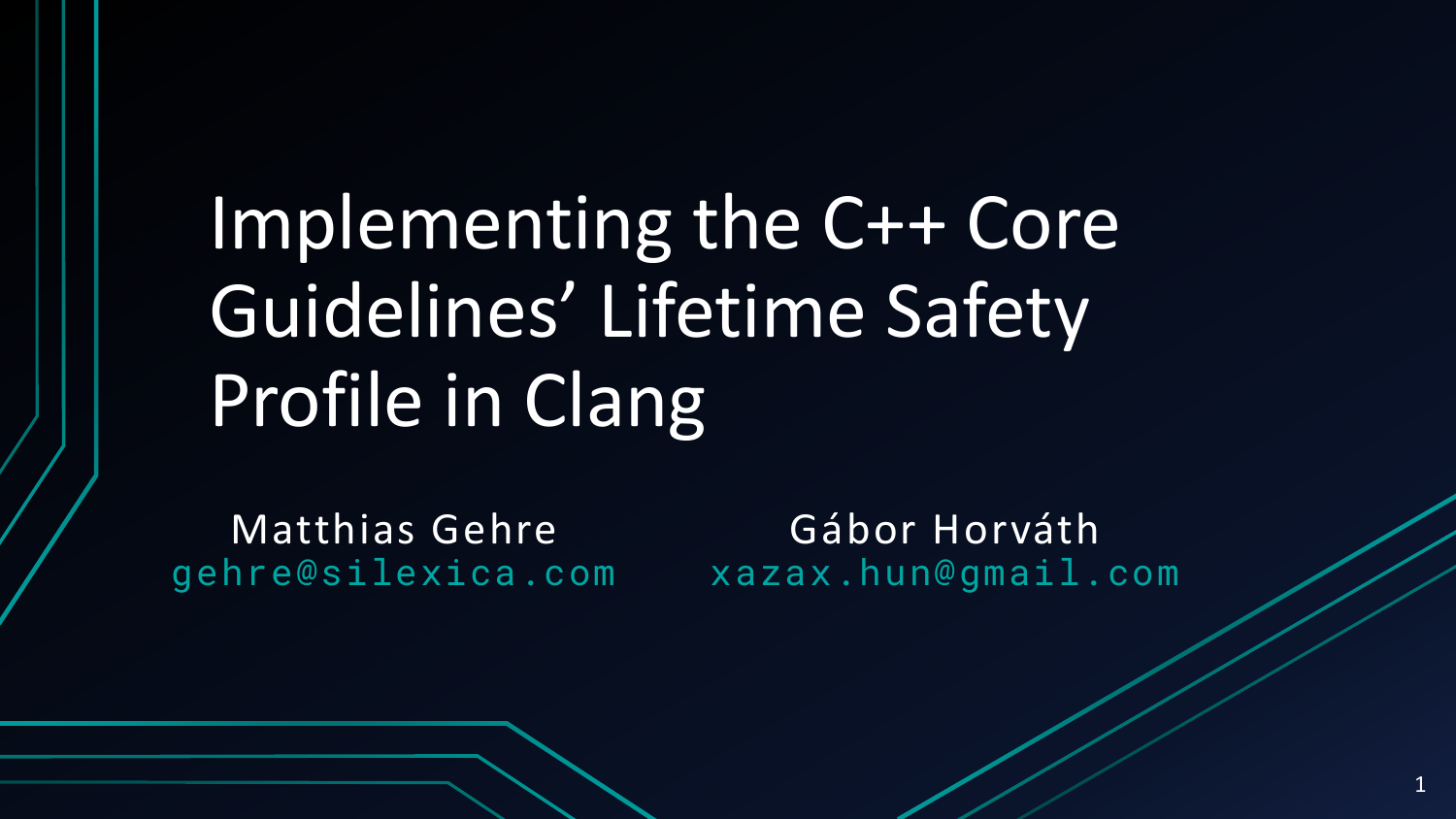# Agenda

- Motivation
- Whirlwind tour of lifetime analysis
	- See the following talks for details:
		- <https://youtu.be/80BZxujhY38?t=1096>
		- <https://youtu.be/sjnp3P9x5jA>
- Highlight some implementation details
- Evaluation
- Upstreaming
- Conclusions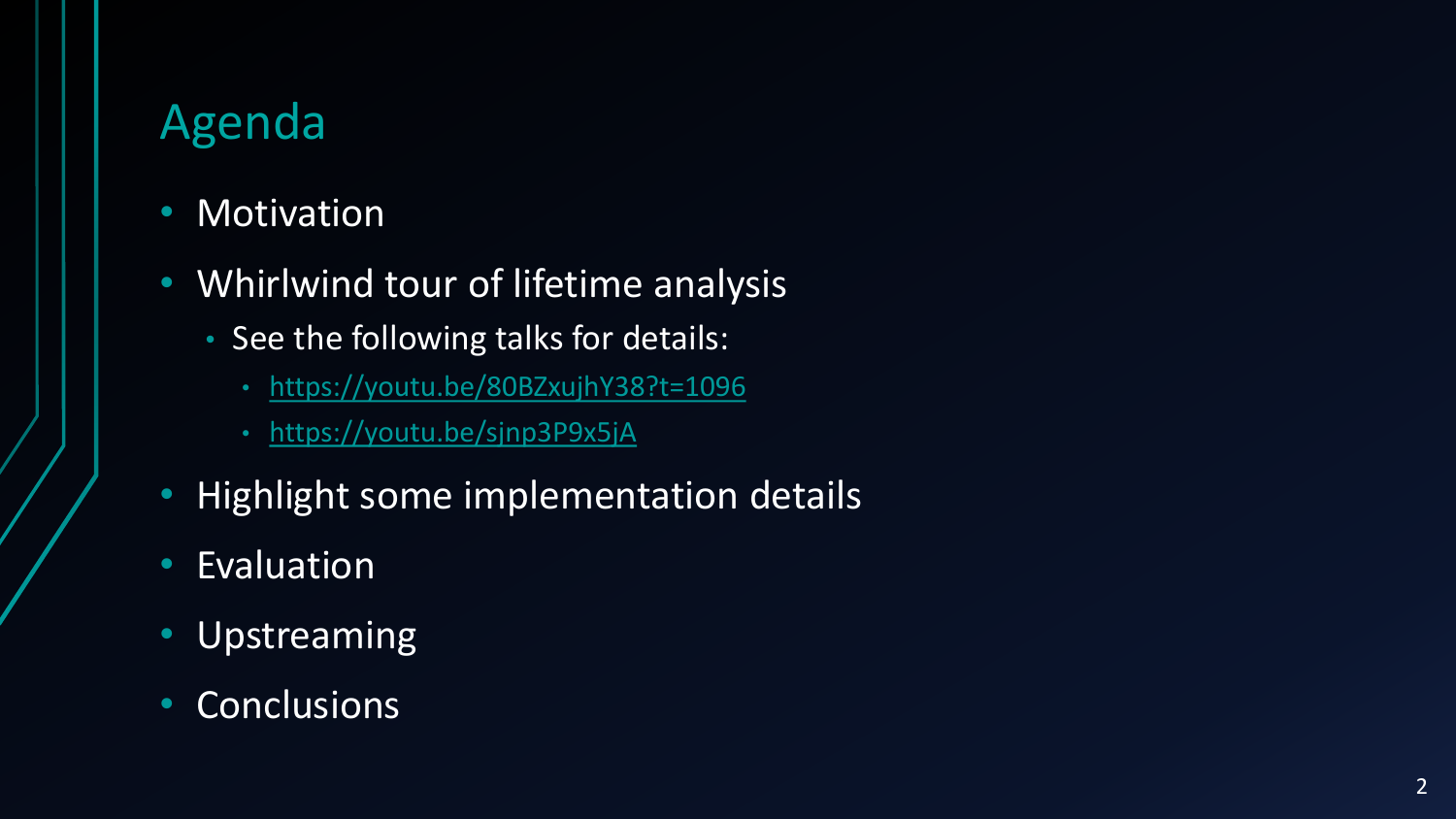# **Motivation**

- Microsoft: 70 percent of security patches are fixing memory errors
	- <https://youtu.be/PjbGojjnBZQ>
- C++ has many sources of errors:
	- Manual memory management, temporary objects, Pointer-like objects, ...
- Dynamic tools
	- Few false positives, not every arch is supported, coverage is important
- Static tools
	- Arch independent, the earlier a bug is found the cheaper the fix
	- Works without good test coverage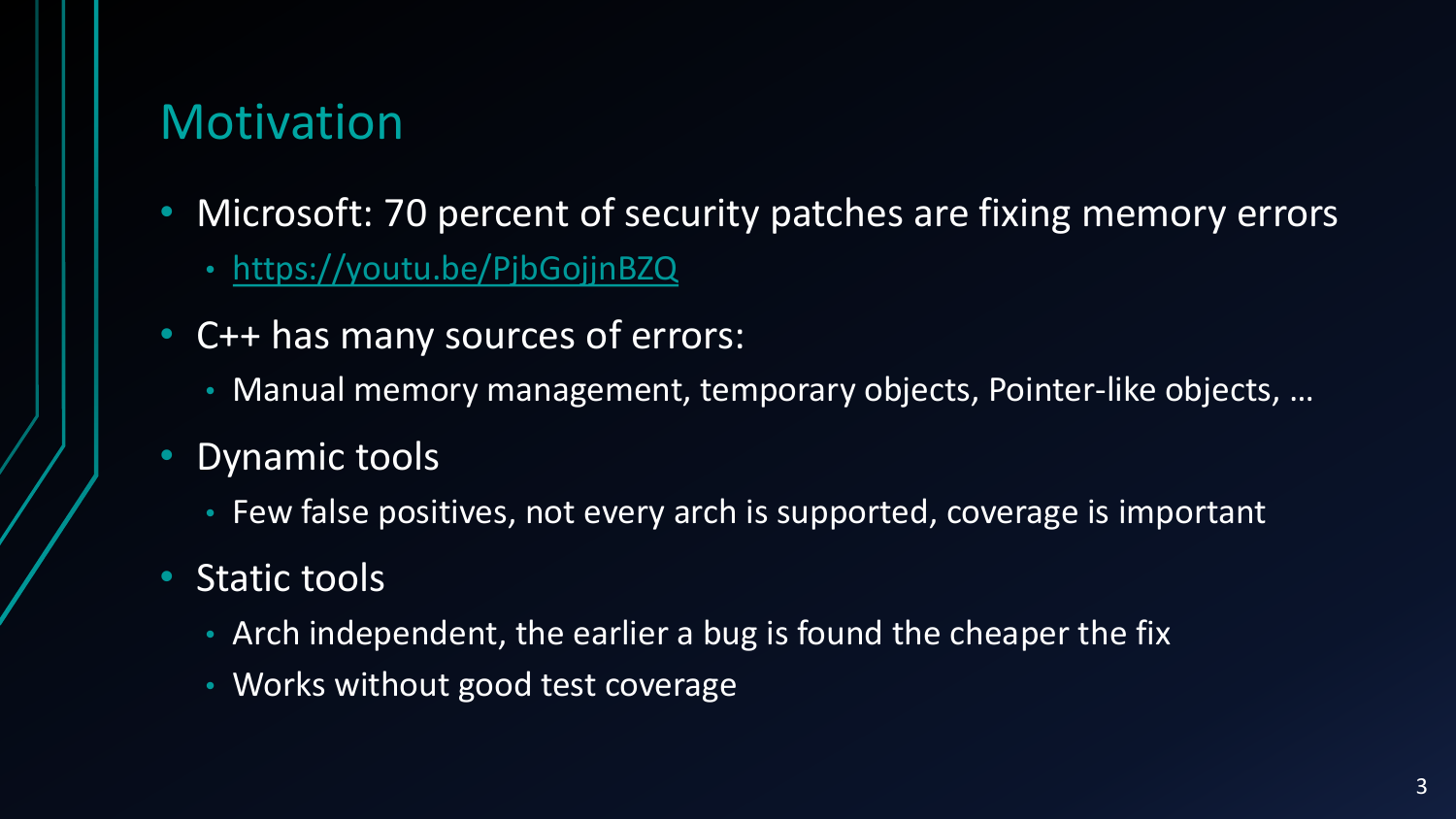#### Motivation #2

int \*p; { int x;  $p = \&x$ }  $*p = 5$ string\_view sv; { string s{"EuroLLVM"};  $\overline{sv} = \overline{s}$ ; }  $sv[0] = 'c';$ 

Many static tools warn for the left snippet but not for the right, even though they are fundamentally similar.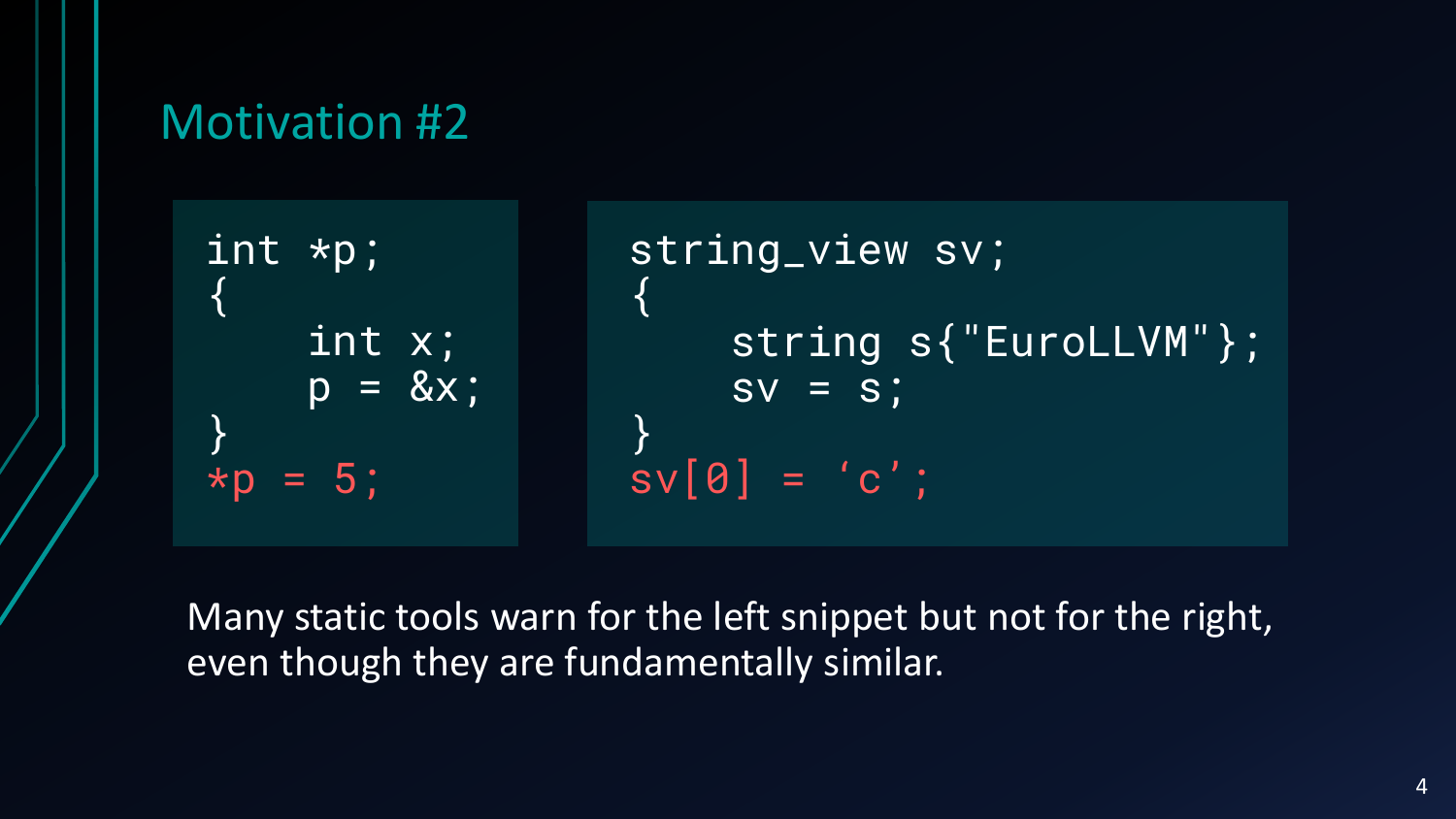# A Tour of Herb's Lifetime Analysis

- Intends to catch common errors (not a verification tool)
- Classify types into categories
	- Owners: never dangle, implementation assumed to be correct
	- Pointers: might dangle, tracking points-to sets
	- Aggregates: handled member-wise
	- Values: everything else
- Analysis is function local
- Two implementations
	- We implemented it in a Clang fork
	- Kyle Reed and Neil MacIntosh implemented the MSVC version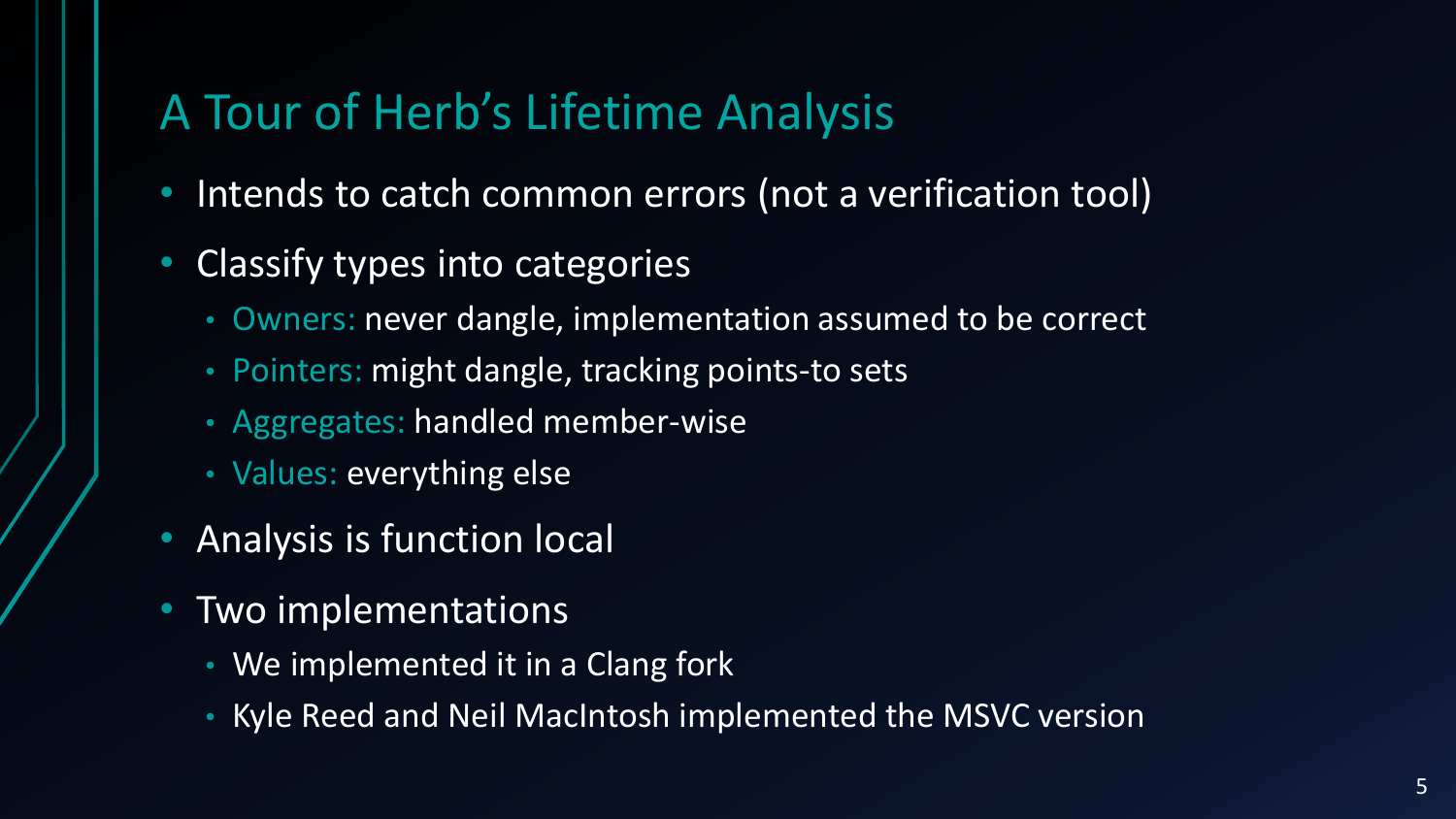# A Tour of Herb's Lifetime Analysis #2

- Flow-sensitive analysis
- We only need annotations for misclassifications (rare)
- Maps each Pointer at each program point to a points-to set
- Elements of a points-to set:
	- Null
	- Invalid
	- Static (lives longer than the pointer or we cannot reason about it)
	- Local variable/parameter
	- Aggregate member
	- Owned memory of an Owner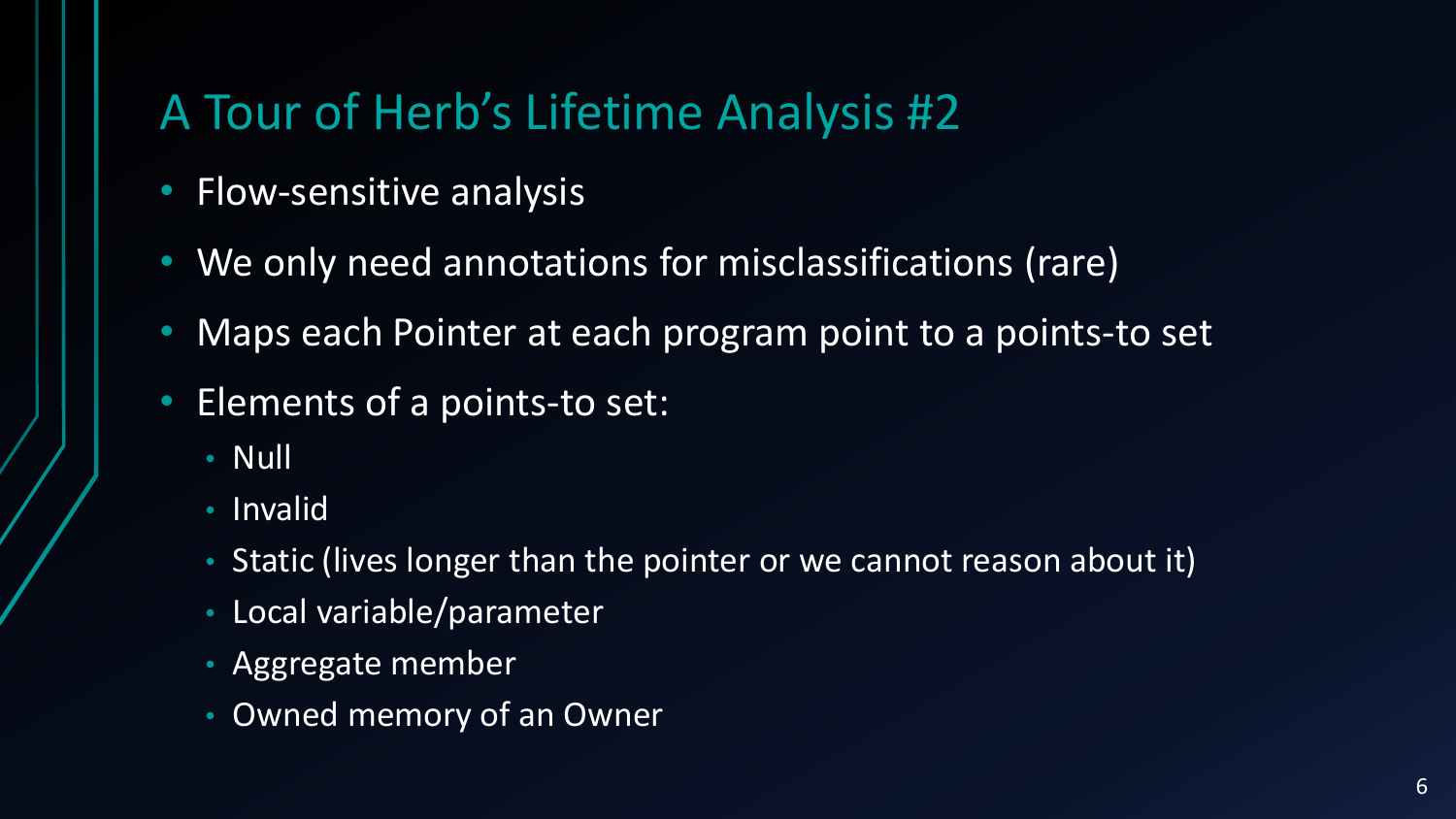

- Basic blocks contain subexprs in an eval order, no AST traversal required
- End of full expression is not marked (apart from DeclStmt)
	- When to invalidate Pointers to temporaries?
	- Modified the CFG to include ExprWithCleanup AST nodes
- Clang Static Analyzer is another user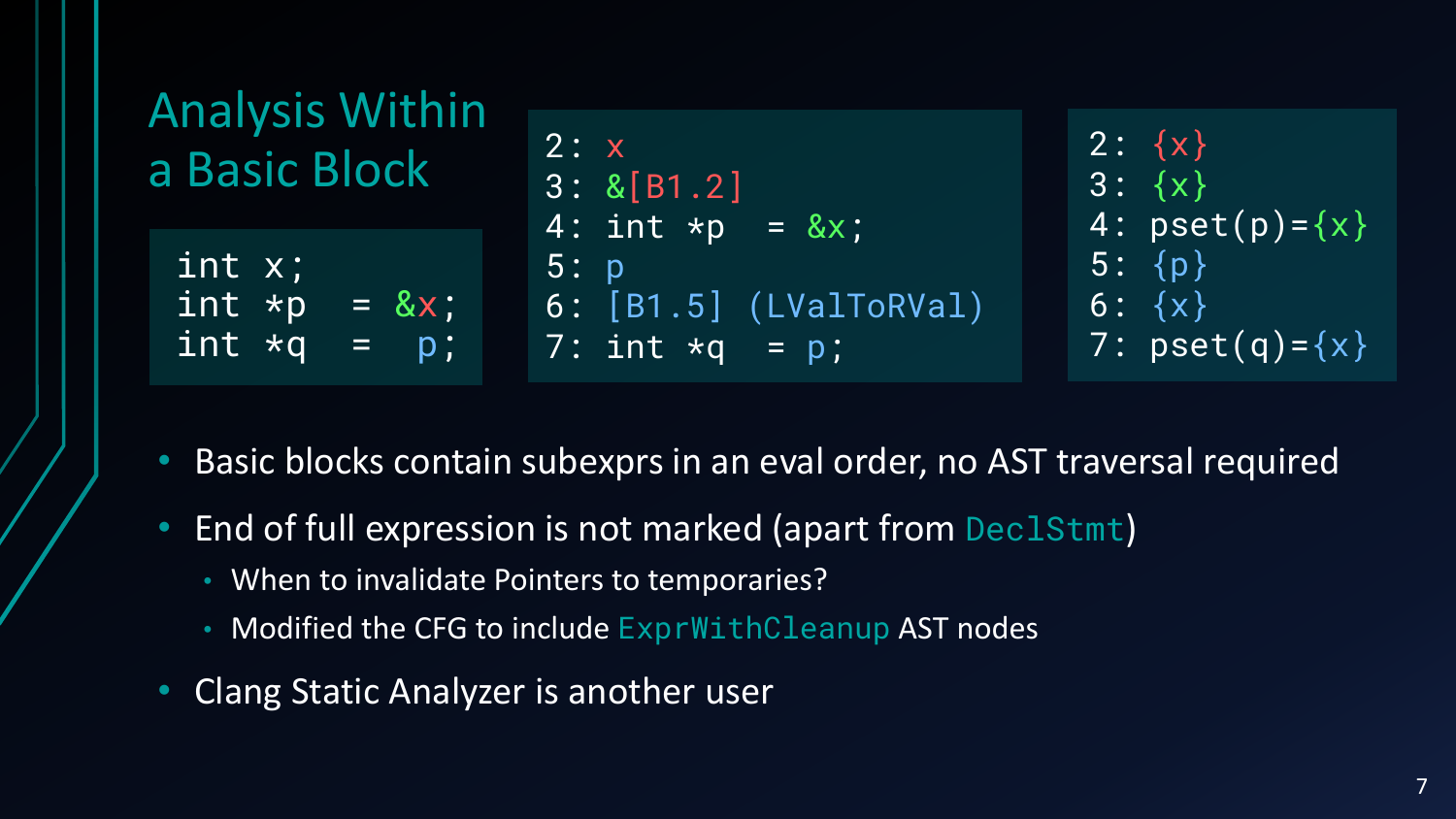

- Basic blocks contain subexprs in an eval order, no AST traversal required
- End of full expression is not marked (apart from DeclStmt)
	- When to invalidate Pointers to temporaries?
	- Modified the CFG to include ExprWithCleanup AST nodes
- Clang Static Analyzer is another user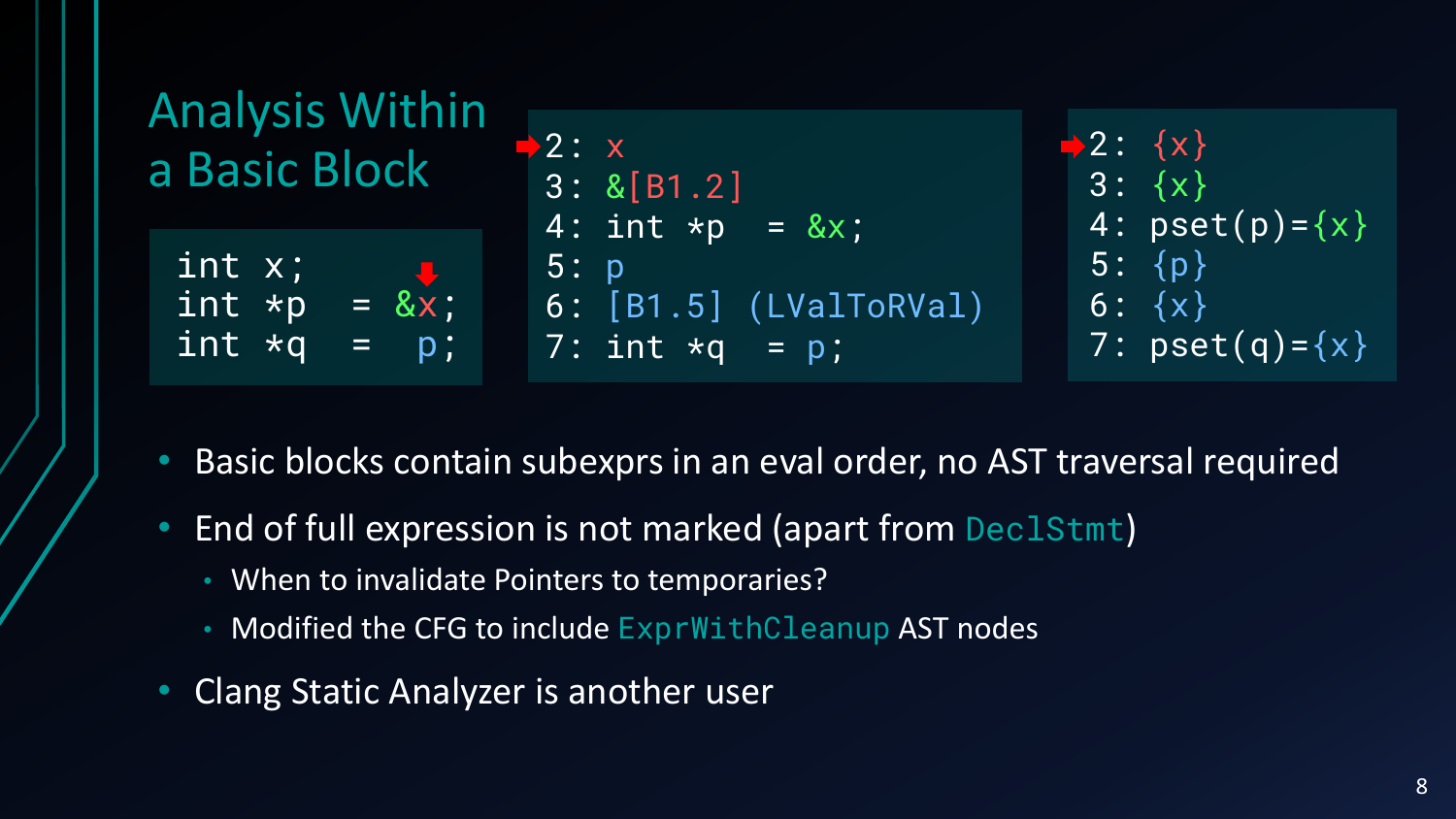

- Basic blocks contain subexprs in an eval order, no AST traversal required
- End of full expression is not marked (apart from DeclStmt)
	- When to invalidate Pointers to temporaries?
	- Modified the CFG to include ExprWithCleanup AST nodes
- Clang Static Analyzer is another user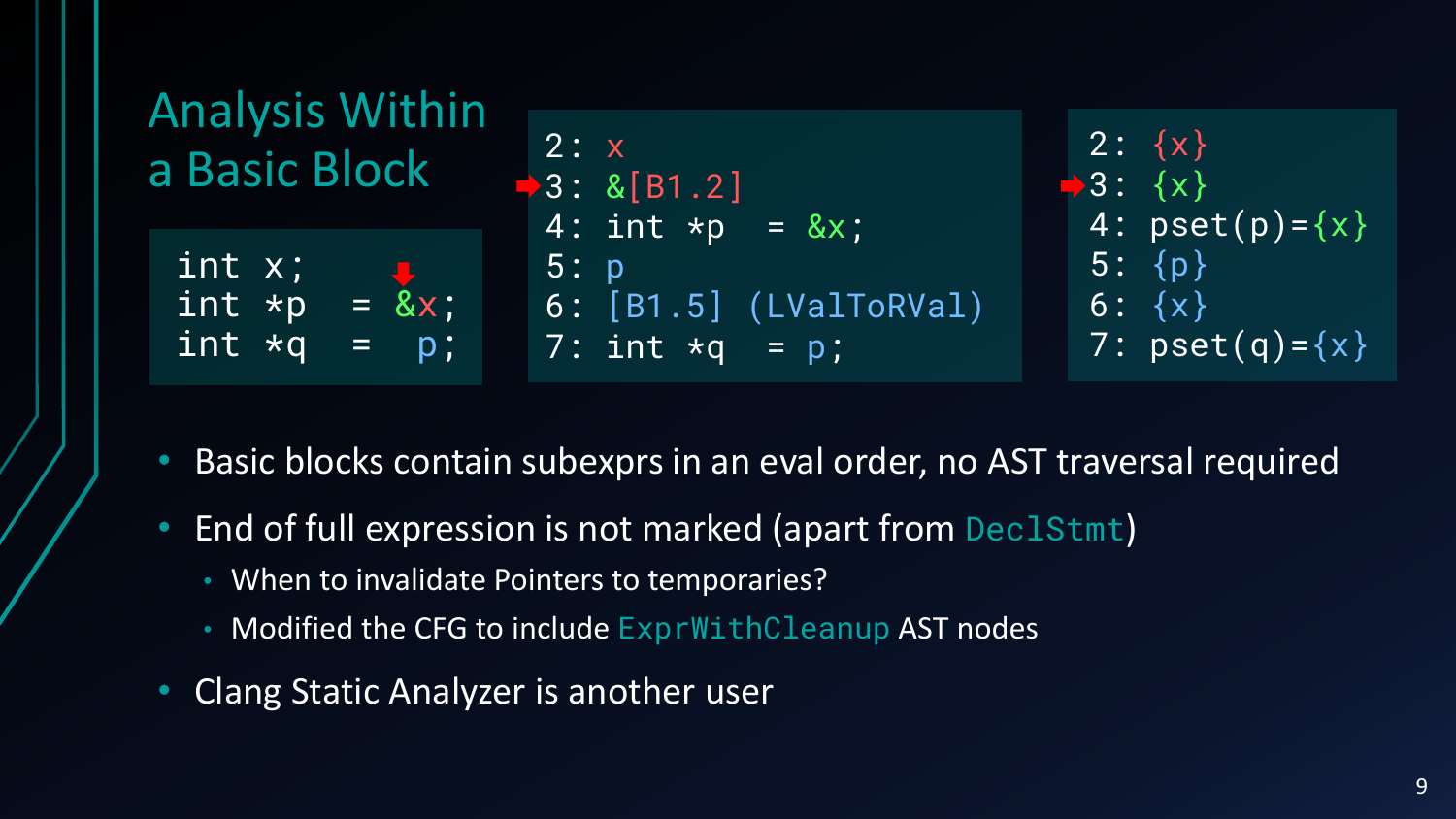

- Basic blocks contain subexprs in an eval order, no AST traversal required
- End of full expression is not marked (apart from DeclStmt)
	- When to invalidate Pointers to temporaries?
	- Modified the CFG to include ExprWithCleanup AST nodes
- Clang Static Analyzer is another user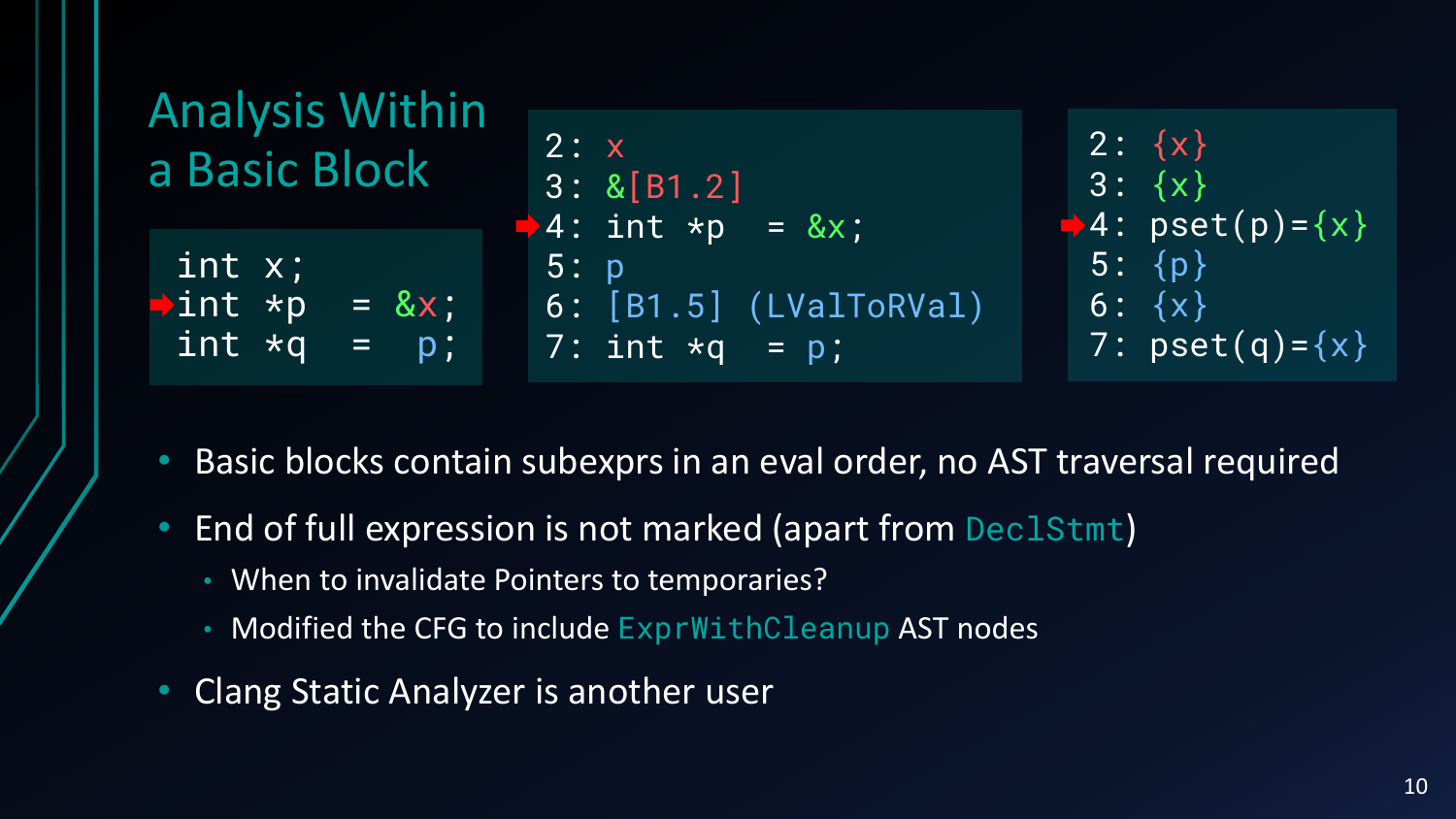

- Basic blocks contain subexprs in an eval order, no AST traversal required
- End of full expression is not marked (apart from DeclStmt)
	- When to invalidate Pointers to temporaries?
	- Modified the CFG to include ExprWithCleanup AST nodes
- Clang Static Analyzer is another user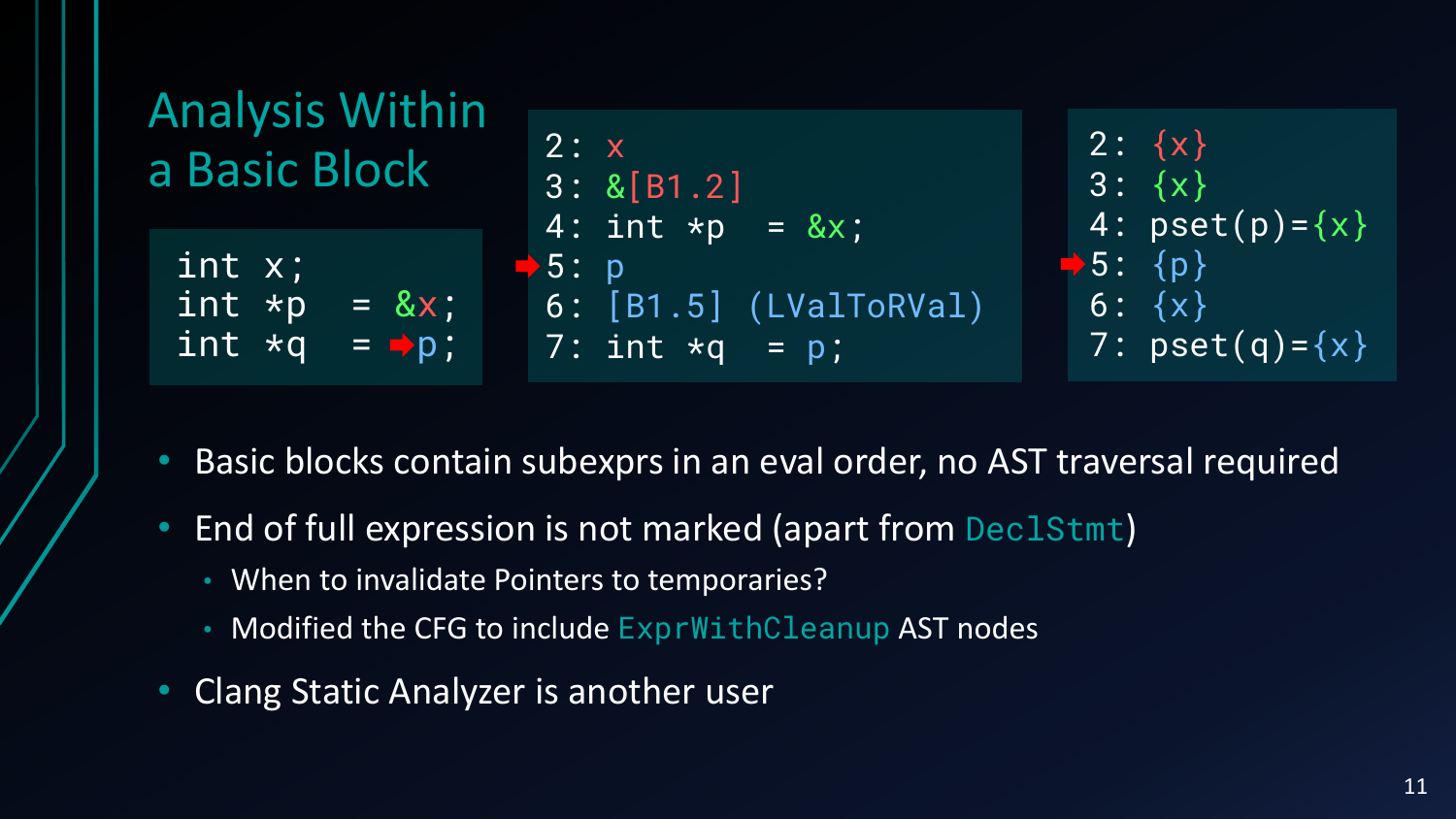

- Basic blocks contain subexprs in an eval order, no AST traversal required
- End of full expression is not marked (apart from DeclStmt)
	- When to invalidate Pointers to temporaries?
	- Modified the CFG to include ExprWithCleanup AST nodes
- Clang Static Analyzer is another user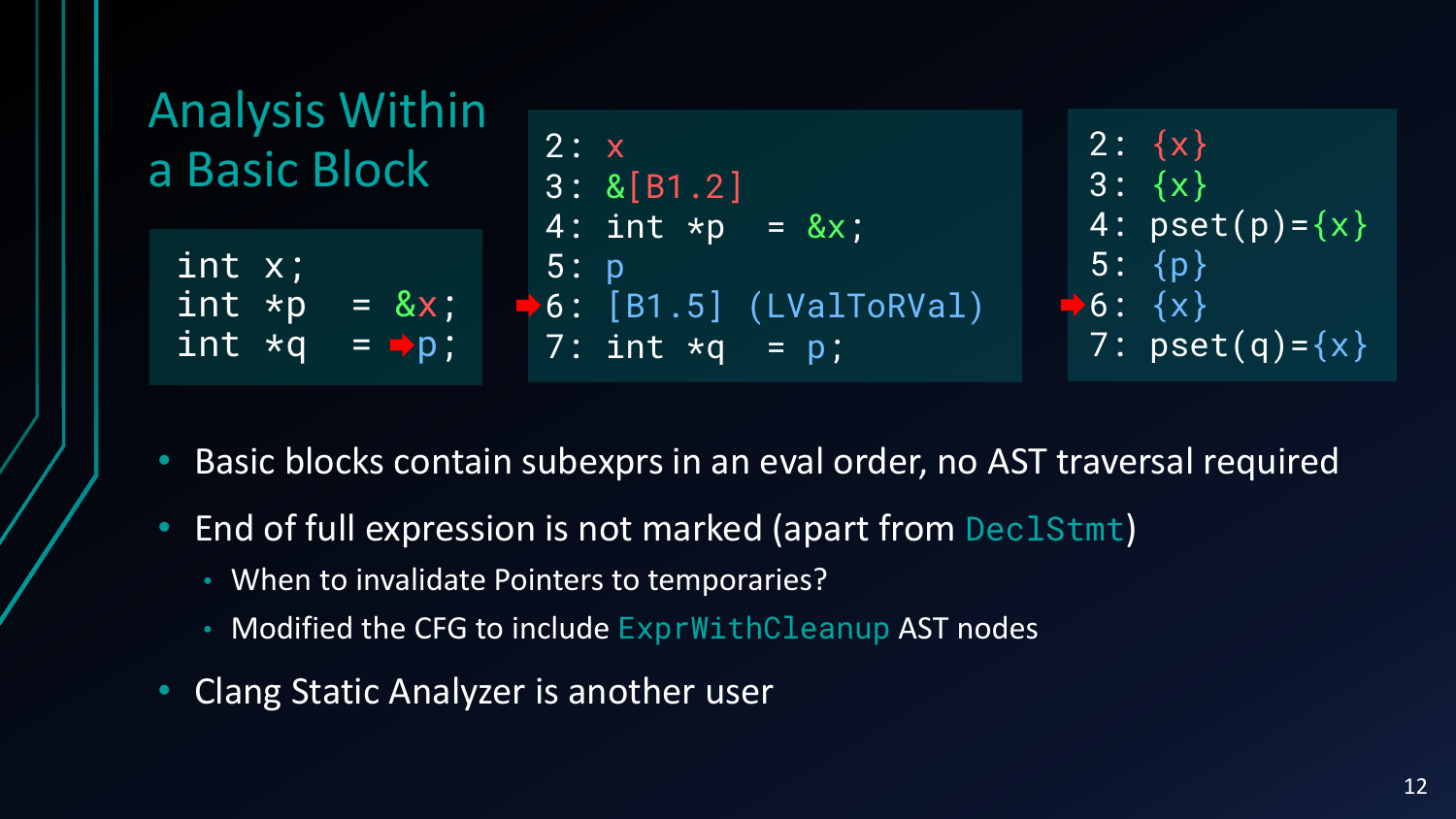

- Basic blocks contain subexprs in an eval order, no AST traversal required
- End of full expression is not marked (apart from DeclStmt)
	- When to invalidate Pointers to temporaries?
	- Modified the CFG to include ExprWithCleanup AST nodes
- Clang Static Analyzer is another user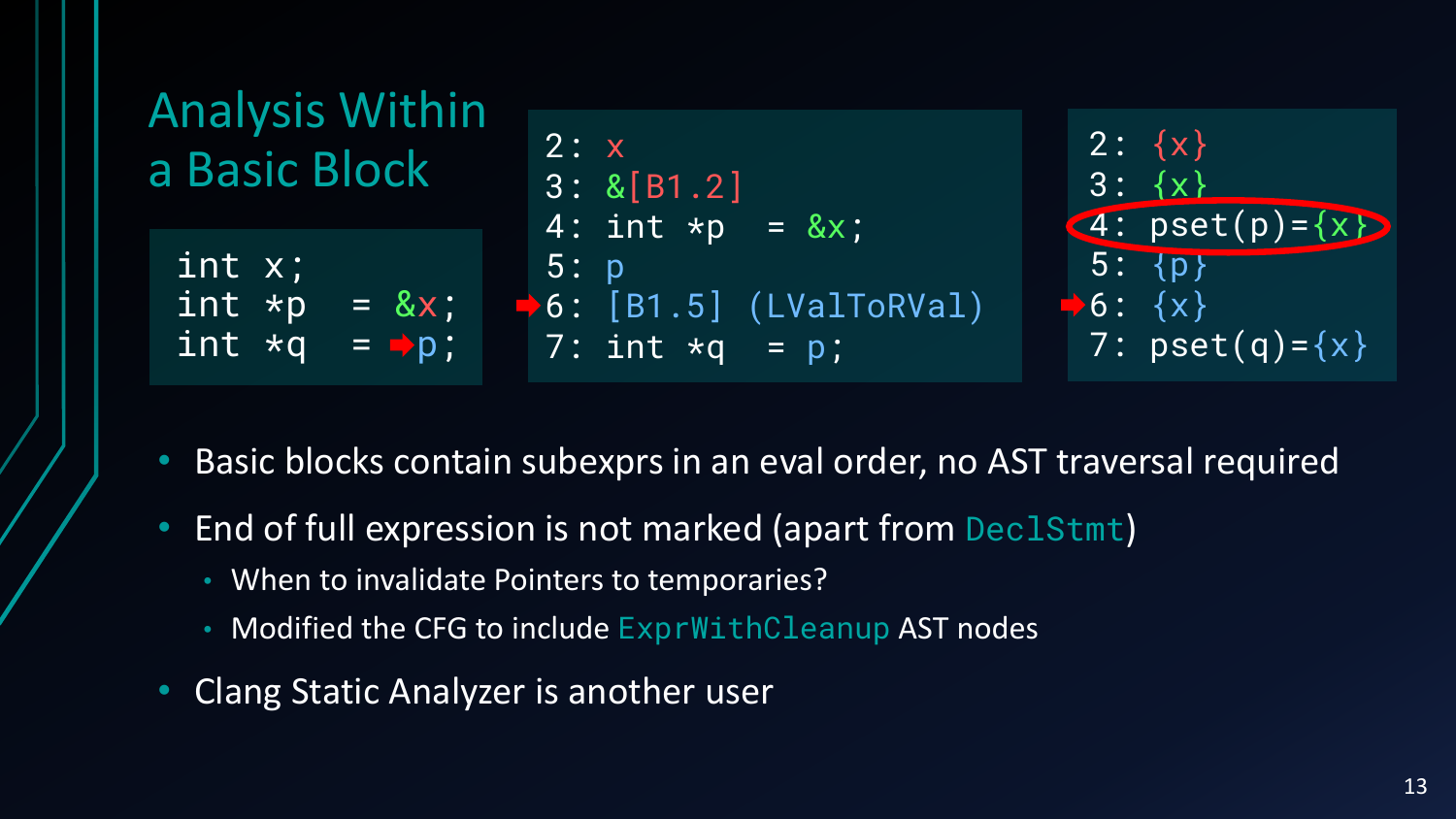

- Basic blocks contain subexprs in an eval order, no AST traversal required
- End of full expression is not marked (apart from DeclStmt)
	- When to invalidate Pointers to temporaries?
	- Modified the CFG to include ExprWithCleanup AST nodes
- Clang Static Analyzer is another user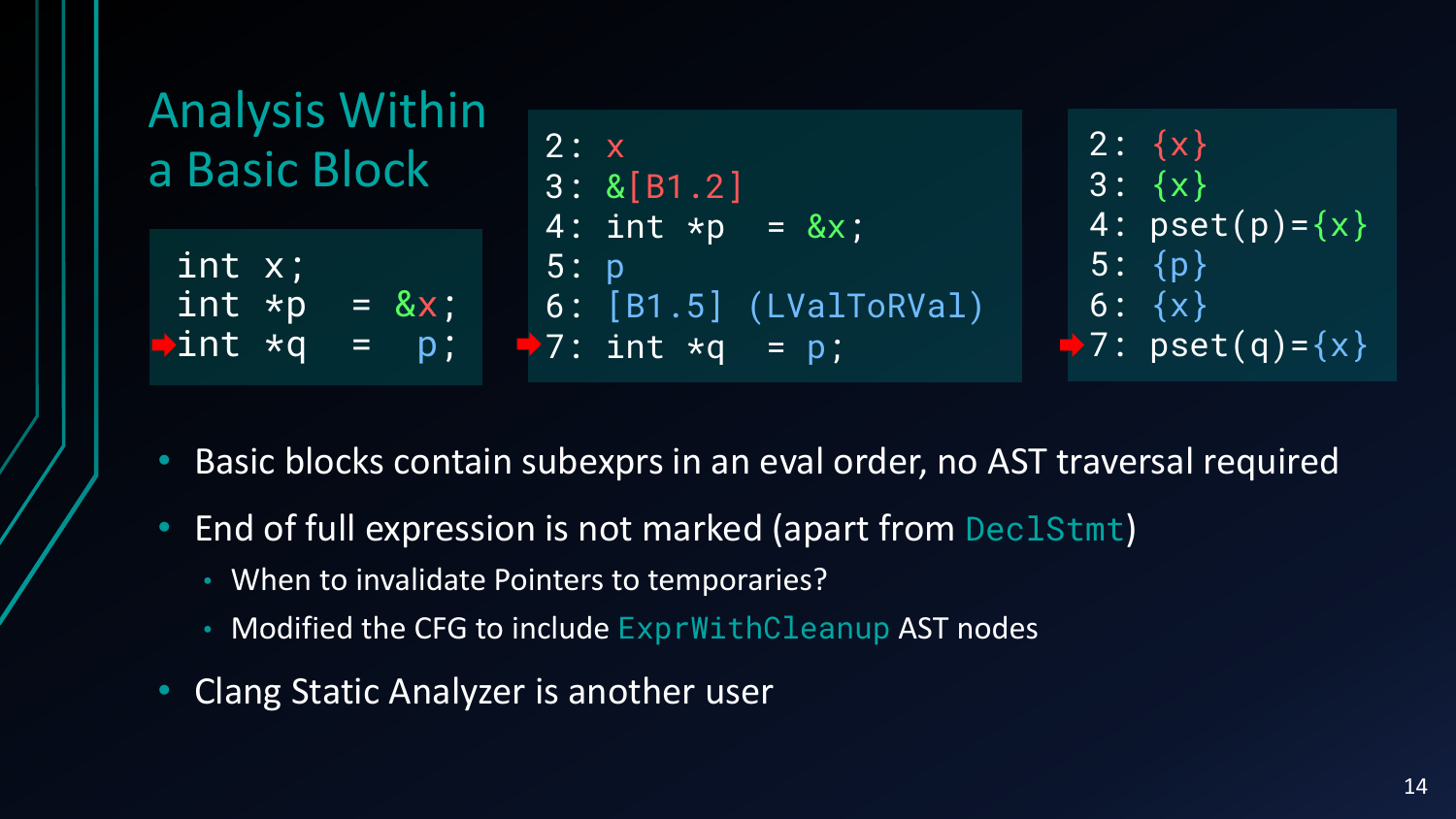

- Basic blocks contain subexprs in an eval order, no AST traversal required
- End of full expression is not marked (apart from DeclStmt)
	- When to invalidate Pointers to temporaries?
	- Modified the CFG to include ExprWithCleanup AST nodes
- Clang Static Analyzer is another user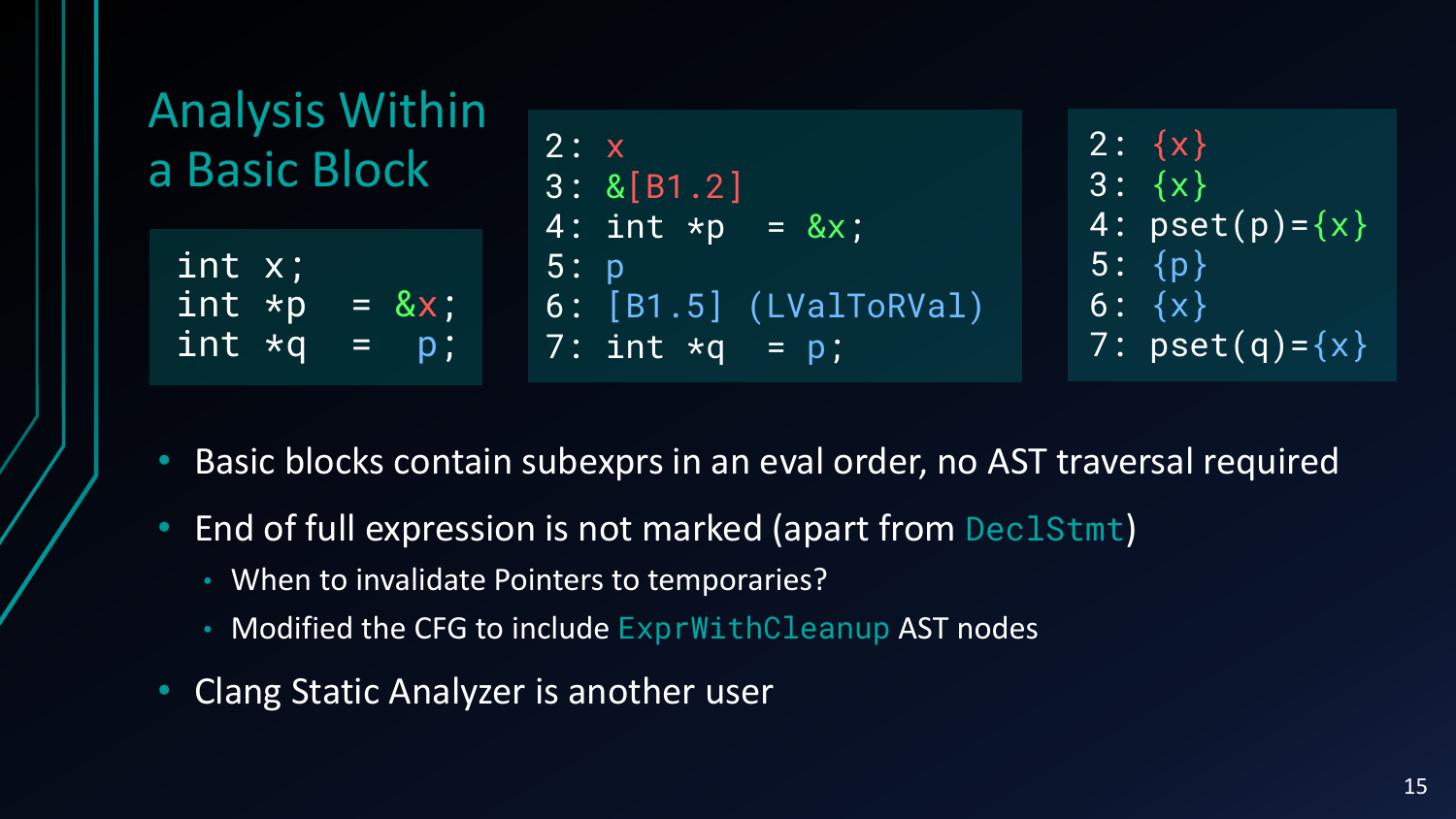#### Analysis on the CFG Level – Merging Points-to Sets

- Calculate points-to sets within each basic block
- Merge incoming points-to sets on basic block entry
- Fixed-point iteration
	- Loops

```
int* p;
// pset(p) = \{(invaid)\}\if (cond) {
    p = 8i;
    \sqrt{7} pset(p) = {i}
} else {
    p = nullptr;
    // pset(p) = \{(null)\}\}
// pset(p) = {i, (null)}
```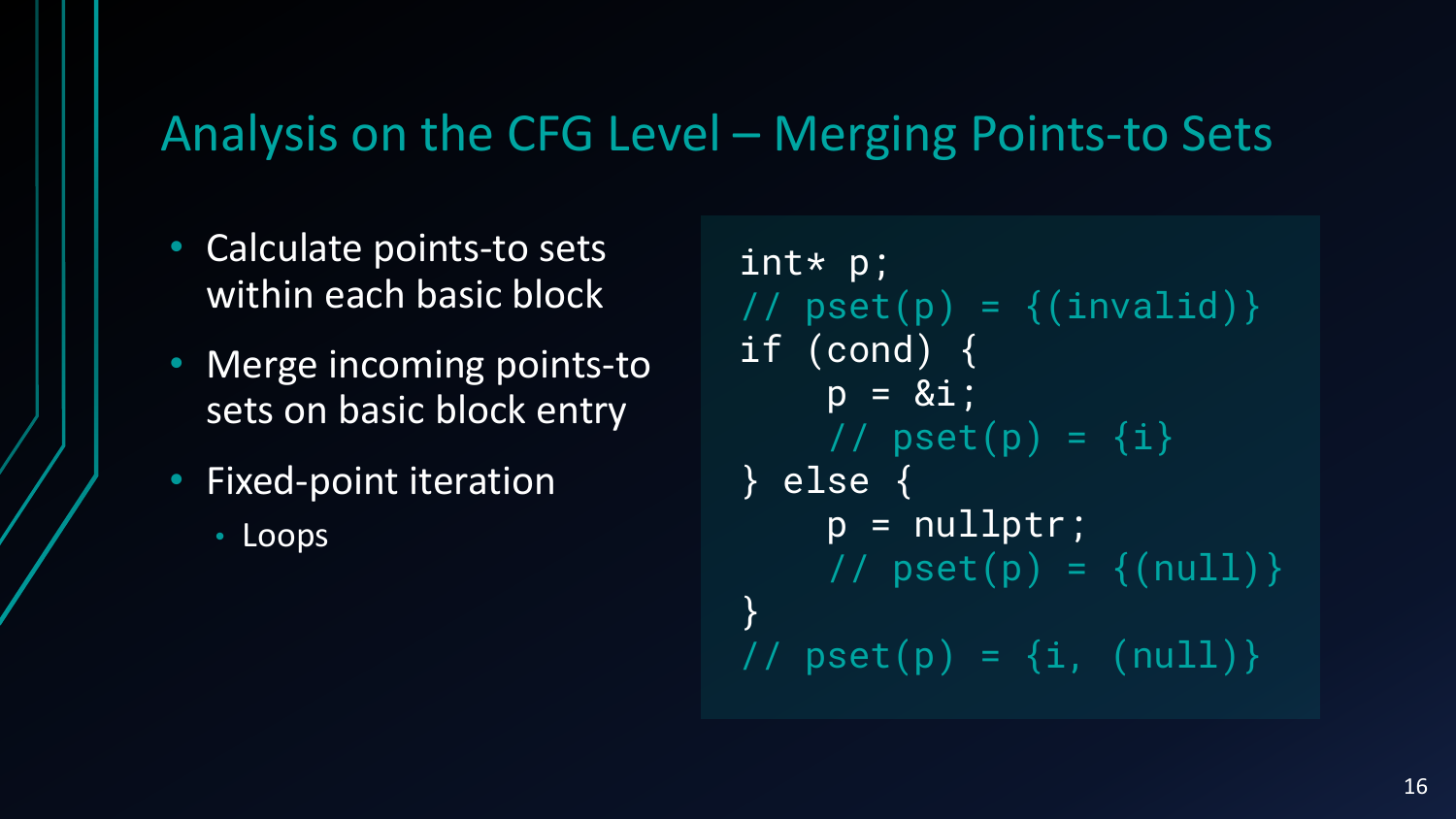# Analysis on the CFG Level – Dealing with Forks

void f(int\* a) { // pset(a) = {(null), \*a) if (a) { // pset(a) = {\*a} } else { // pset(a) = {(null)} } // pset(a) = {(null), \*a) } {0, \*a} \*a 0 a != 0 a = 0 a != 0 a = 0 {0, \*a}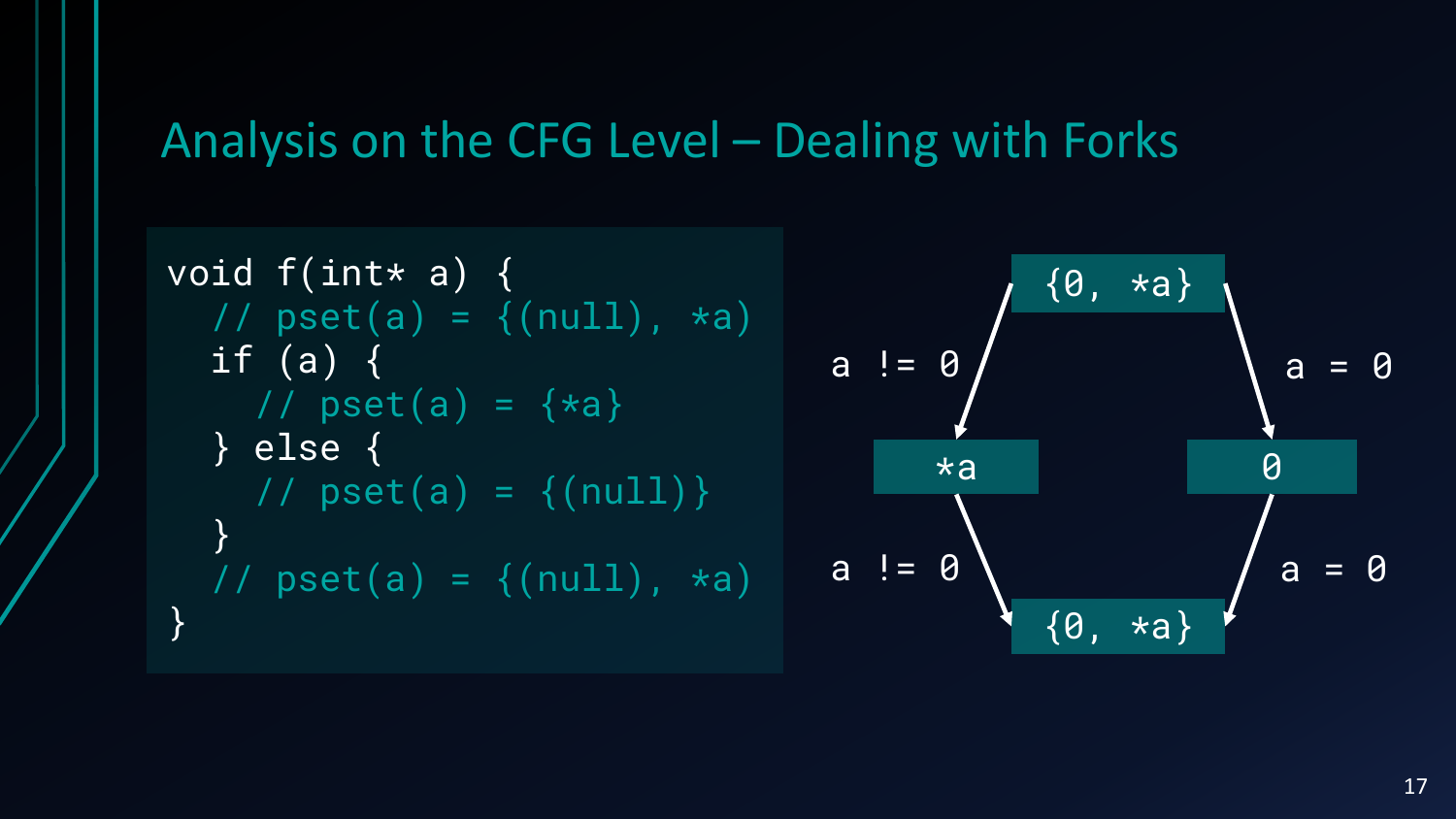#### Tracking Null Pointers – Logical operators

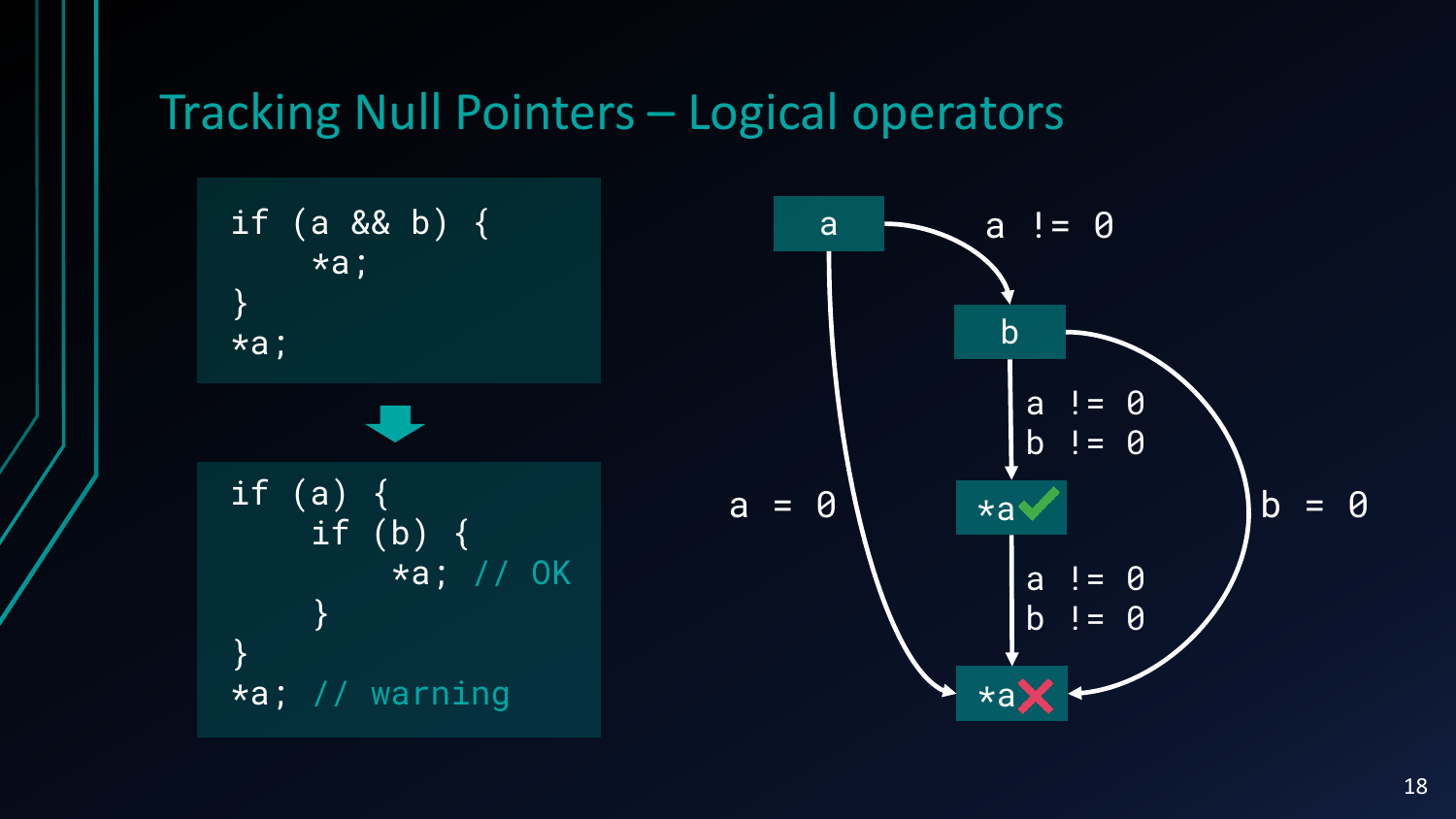#### Tracking Null Pointers – The Role of noreturn

$$
(a & 8 & b)? \dots : norenturn();
$$
  
\n $*a;$ 

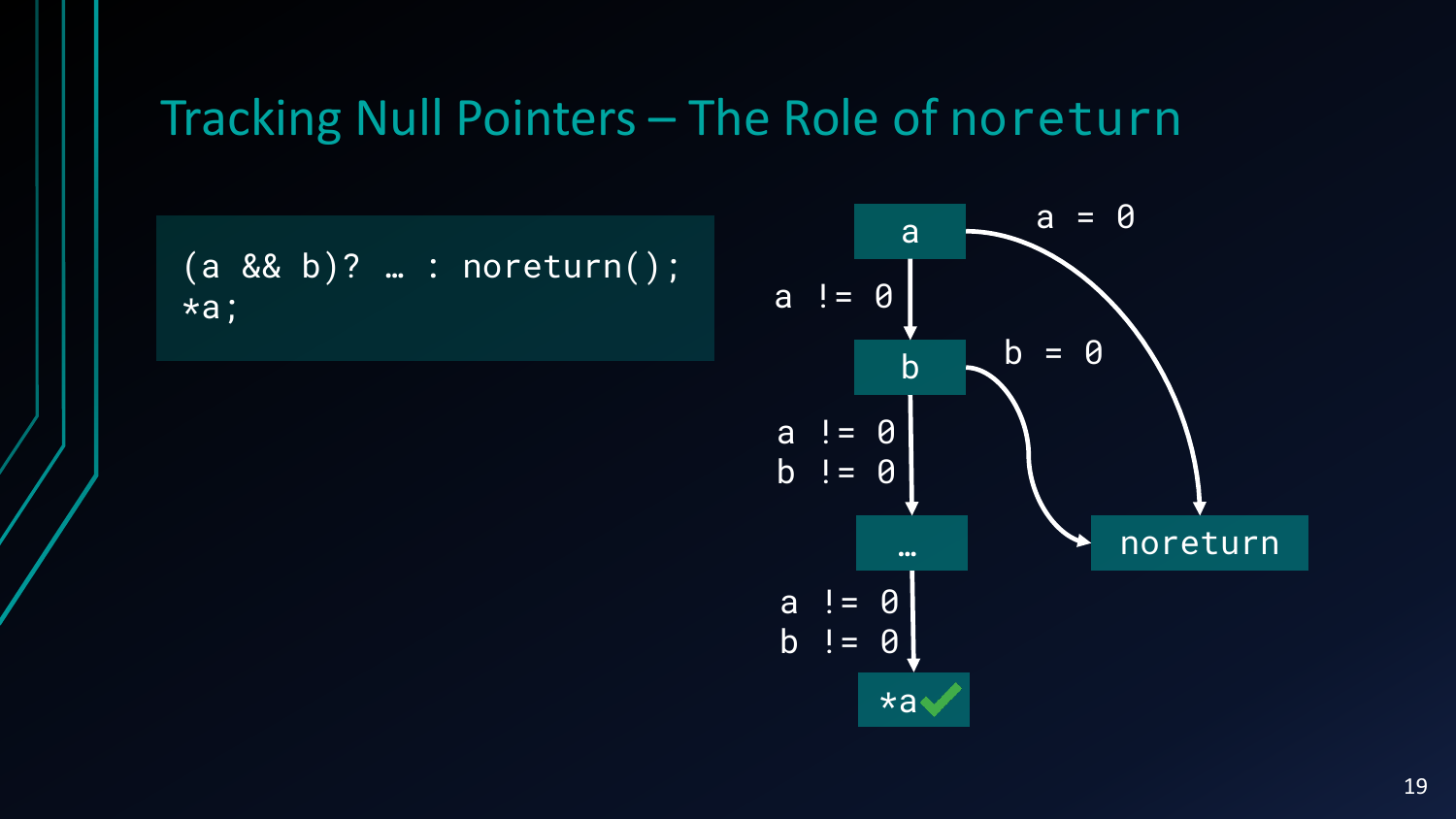#### Tracking Null Pointers – Merging Too Early

bool  $c = a$  && b; c ? … : noreturn(); \*a; // false positive

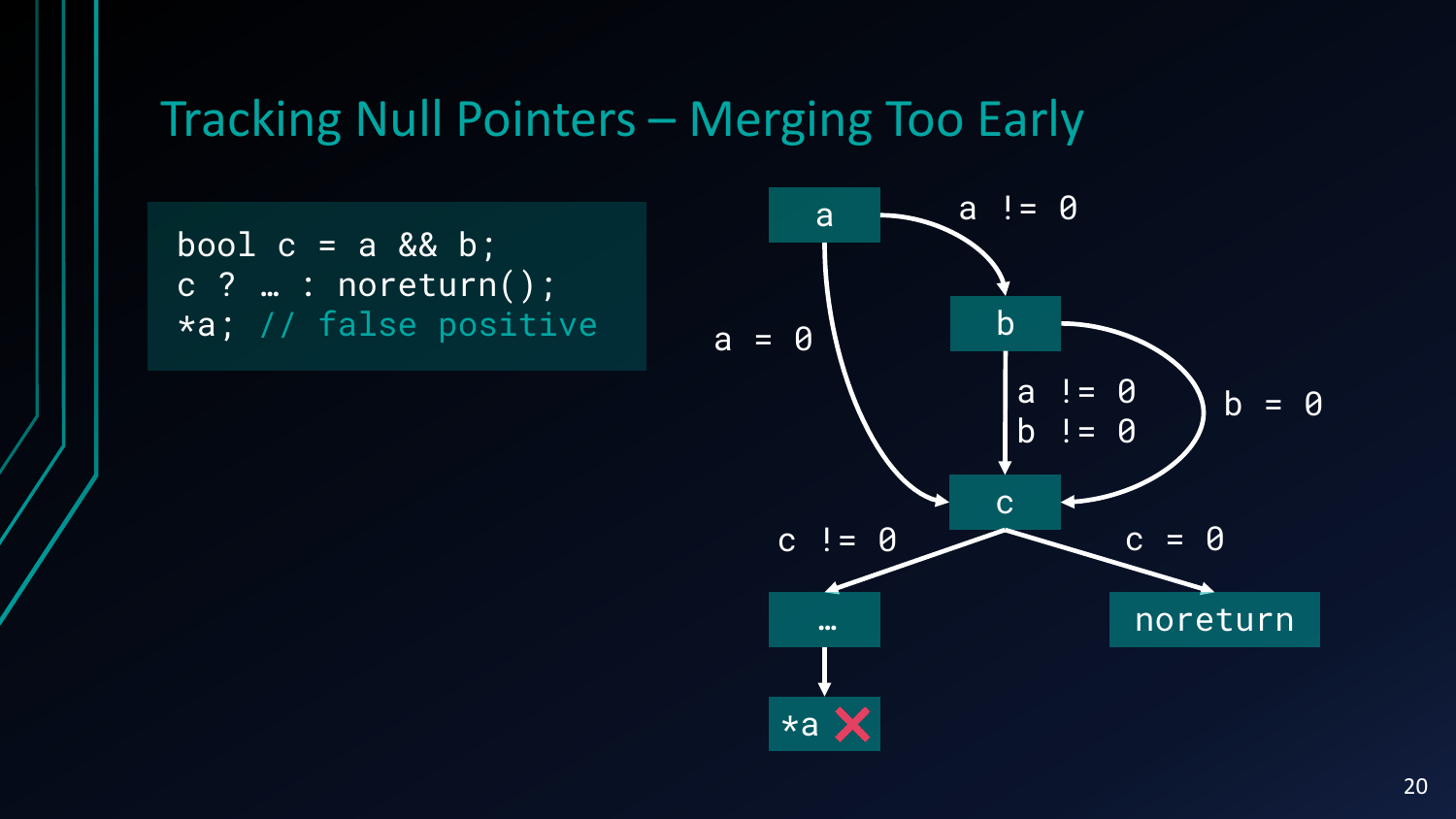#### Tracking Null Pointers – Challenges with Assertions

void  $f(int * a, int *b)$  { assert(a && b); \*b; }

void  $f(int * a, int *b)$  { (bool)(a && b)? … : noreturn(); \*b; // false positive }

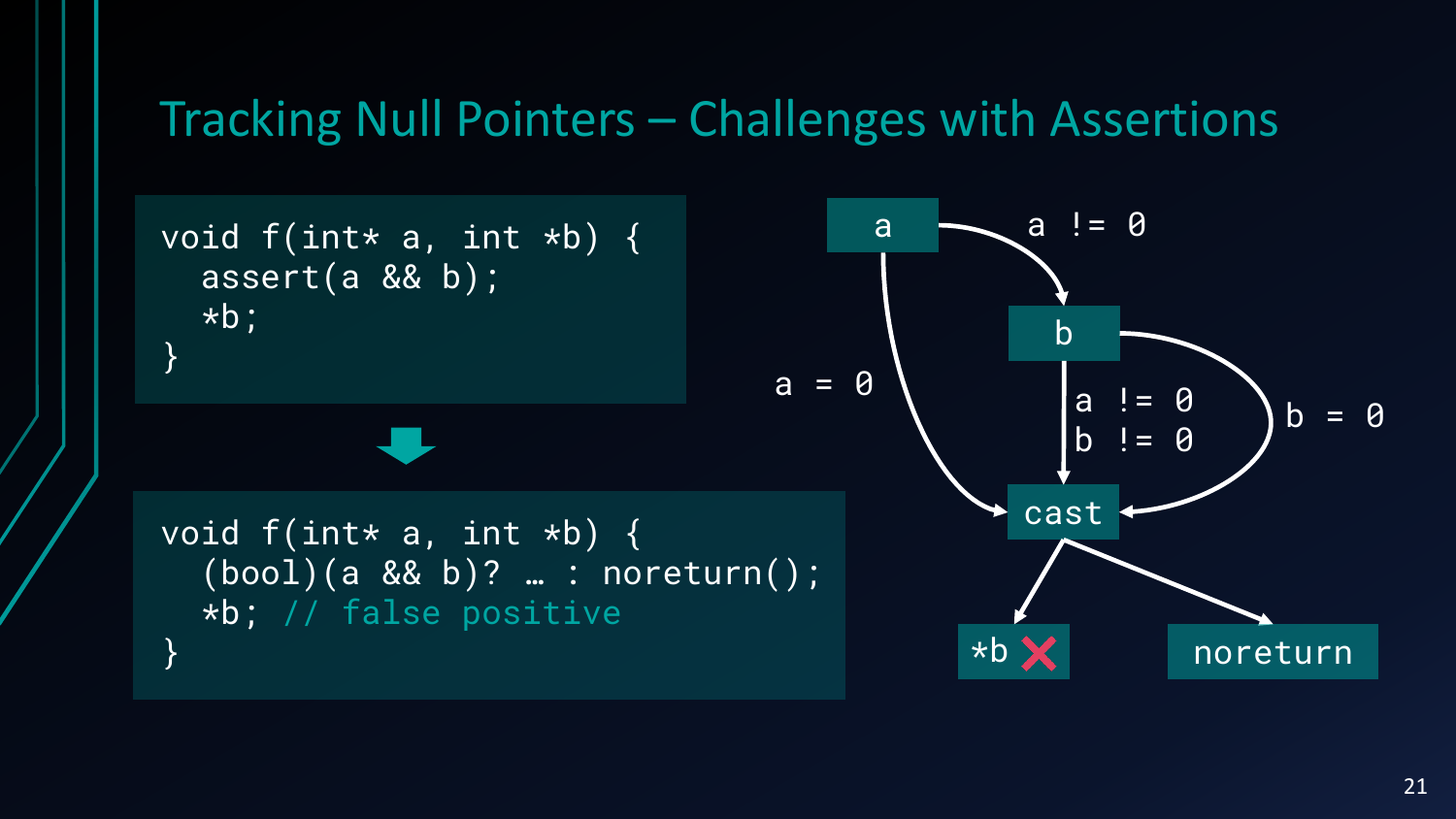# Summary of Flow-Sensitive Lifetime Analysis

- The performance overhead of the prototype is less than 10% of -fsyntax-only
- 3 sources of false positives:
	- Infeasible paths
	- Miscategorizations
	- Function modelling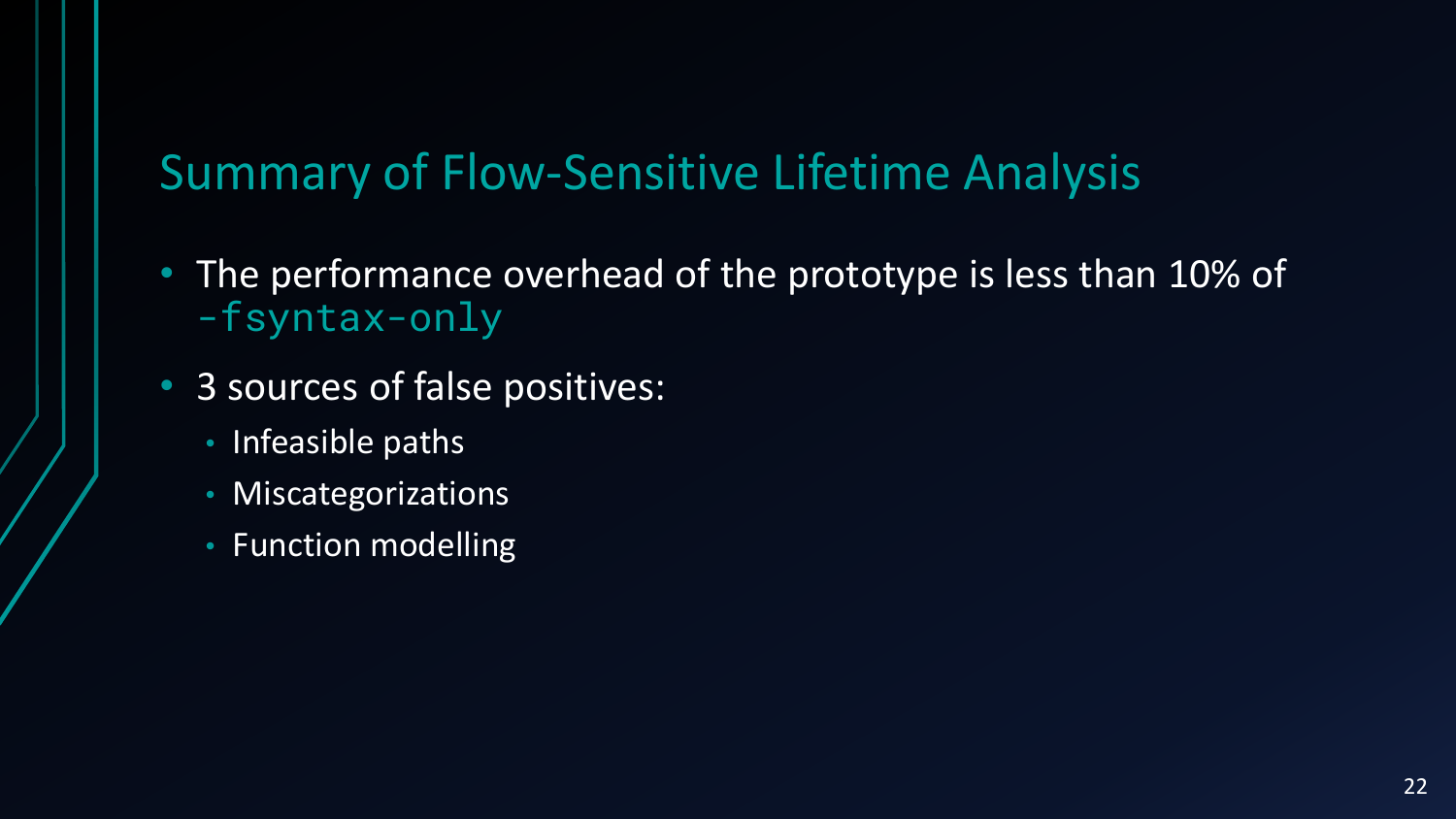#### Typical Lifetime Issues

reference\_wrapper<int> data() { int  $i = 3$ ; return {i}; }

$$
S& V = *get();
$$

```
auto add(int a) \{ return o->name().c_str();
 return [&a](int b) {
   return a + b;
  };
```
string\_view sv = "test"s;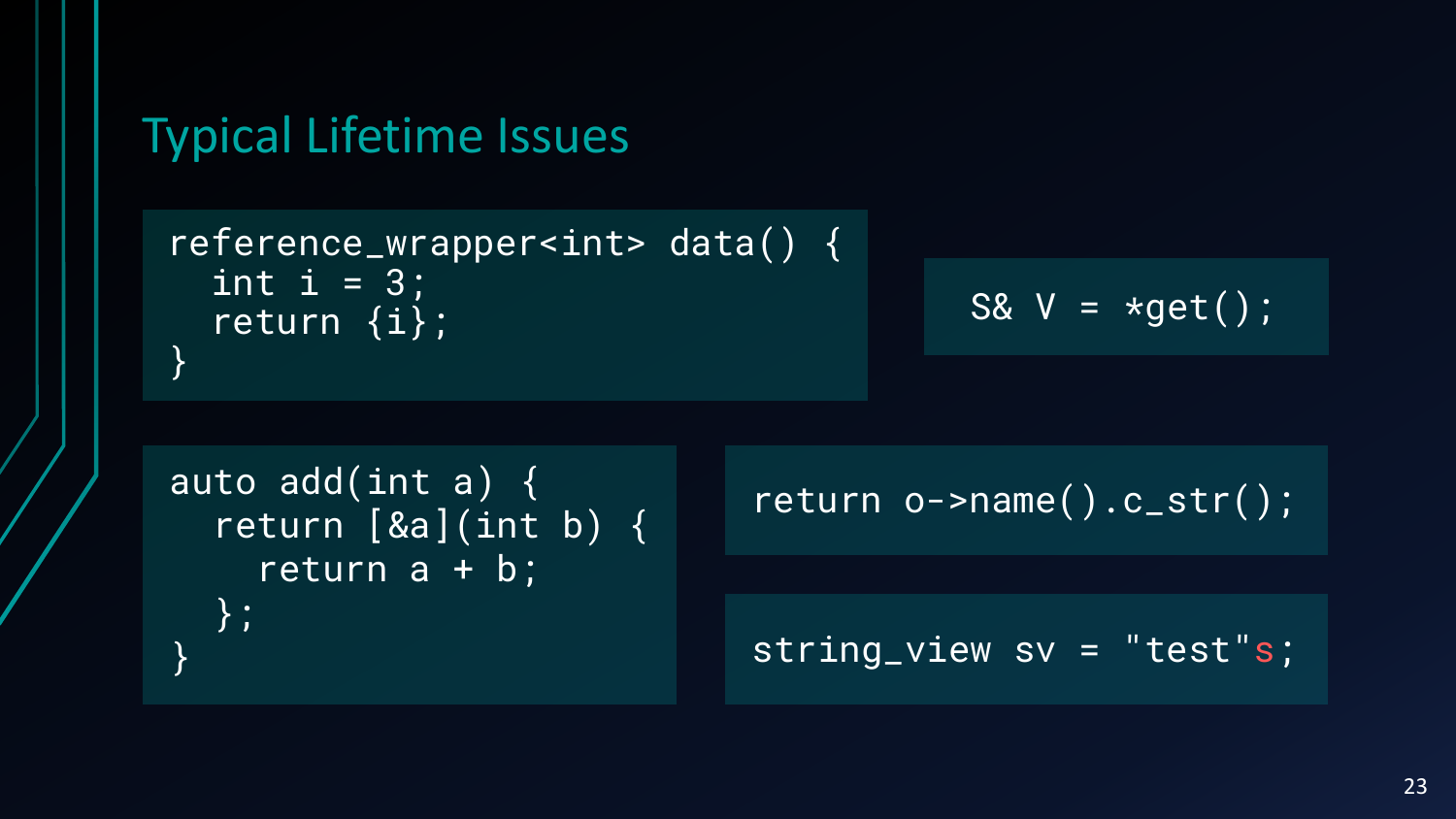Goal: Enable a Subset of Lifetime Warnings with No False Positives

Clang warnings exist for:

struct Y { int \*p;  $Y(\overline{\texttt{int i}}) : p(\&\texttt{i})$ };

int  $\star$ data() {  $\overline{\texttt{int}}$   $\overline{\texttt{i}}$  = 3; return &i; }

new initializer\_list<int>{1, 2, 3};

Let's generalize them!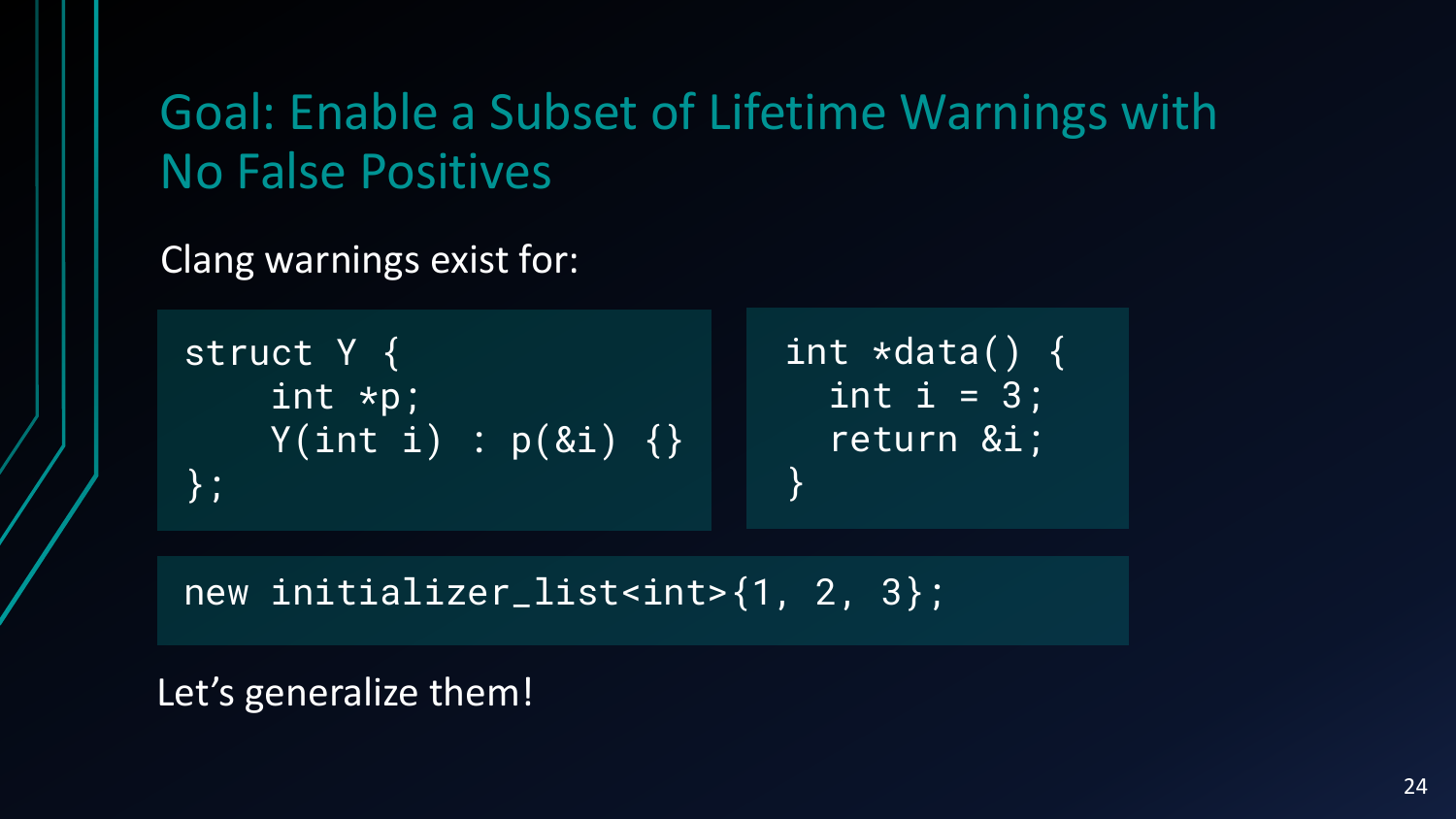# Evaluation of the Statement Local Analysis

- No false positives or true positives for LLVM and Clang head
	- Few FPs if we categorize every user defined type
	- FPs could be fixed with annotating  $11$ vm::ValueHandleBase
- Sample of 22 lifetime related fixes
	- Faulty commits passed the reviews
	- 11 would have been caught before breaking the bots
	- 1 false negative due to Path not being automatically categorized as owner
	- 3 are missed due to assignments not being checked
- Less than 1% performance overhead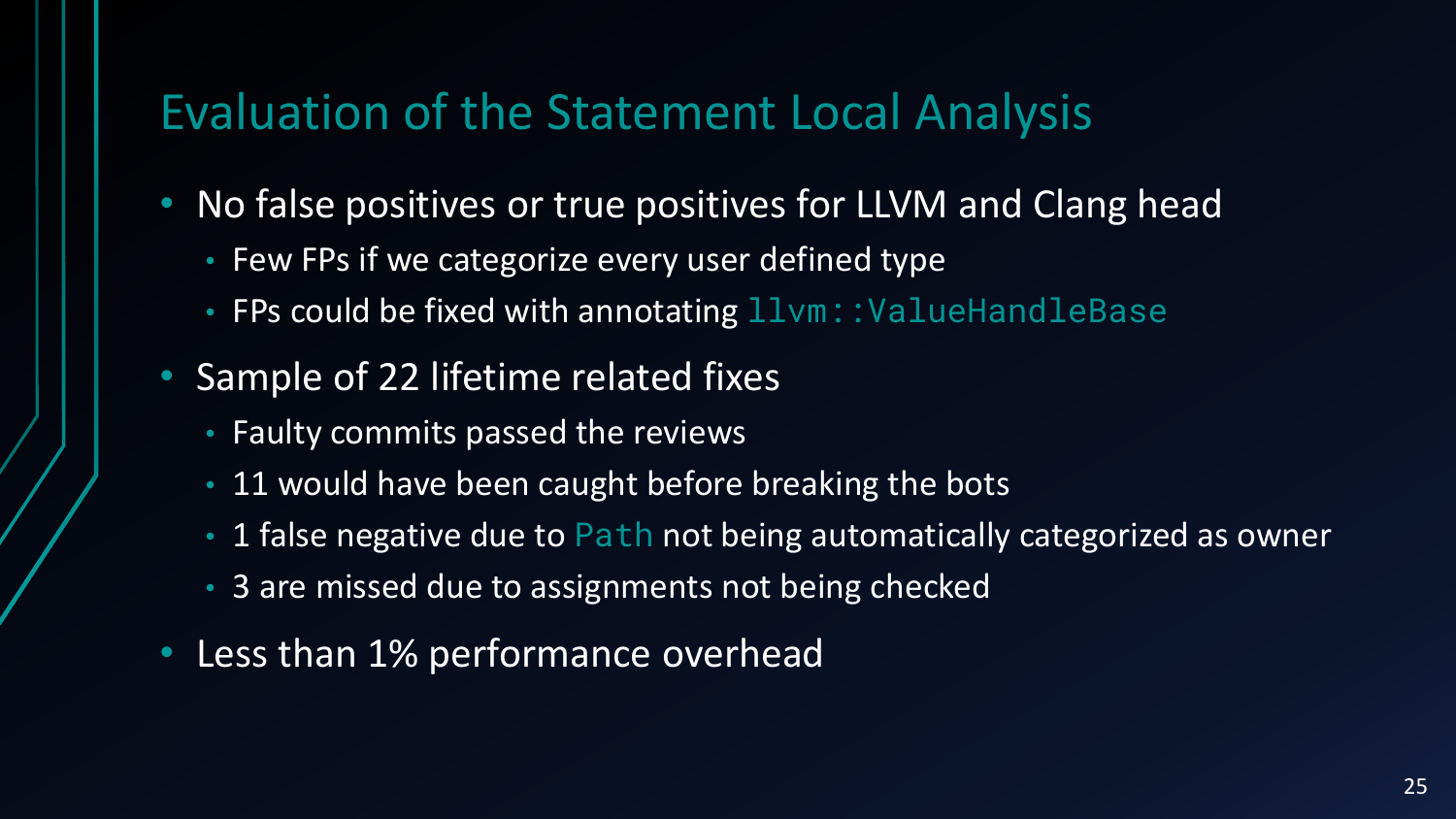

- Fixed: StringRef Prefix = is\_abs(dir) ? StringRef(SysRoot) : "";
- Contextual information is required to catch the problem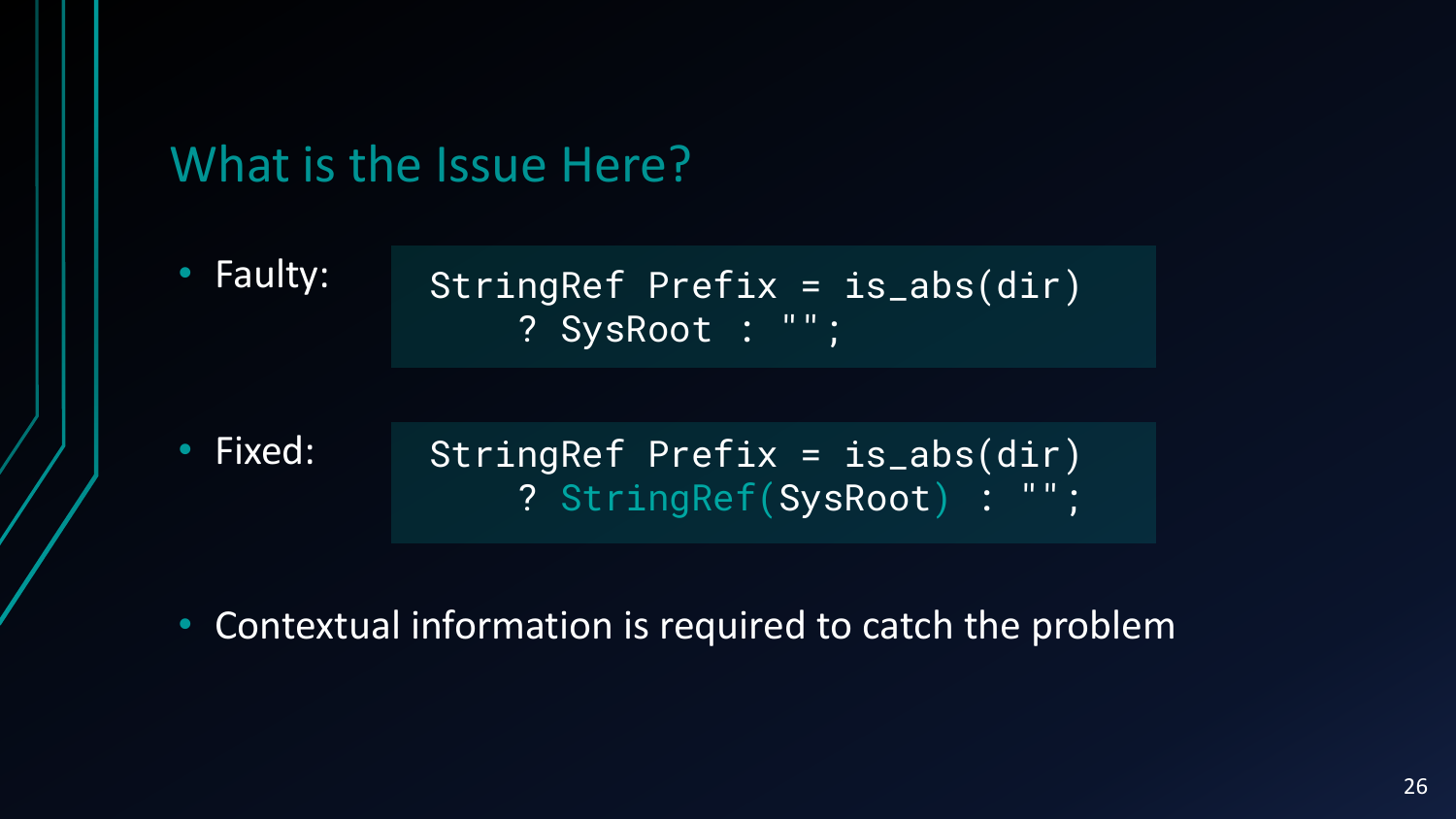# Other True Positive Findings

- cplusplus. InnerPointer check of the Clang Static Analyzer found 3 true positives in Ceph, Facebook's RocksDB, GPGME
	- GSoC 2018 project by Réka Kovács
	- Problems were reported and fixed promptly
- The true positives were all statement local problems
- The same true positives can also be found with our statement-local analysis
- How many true positives would we expect from the original warnings?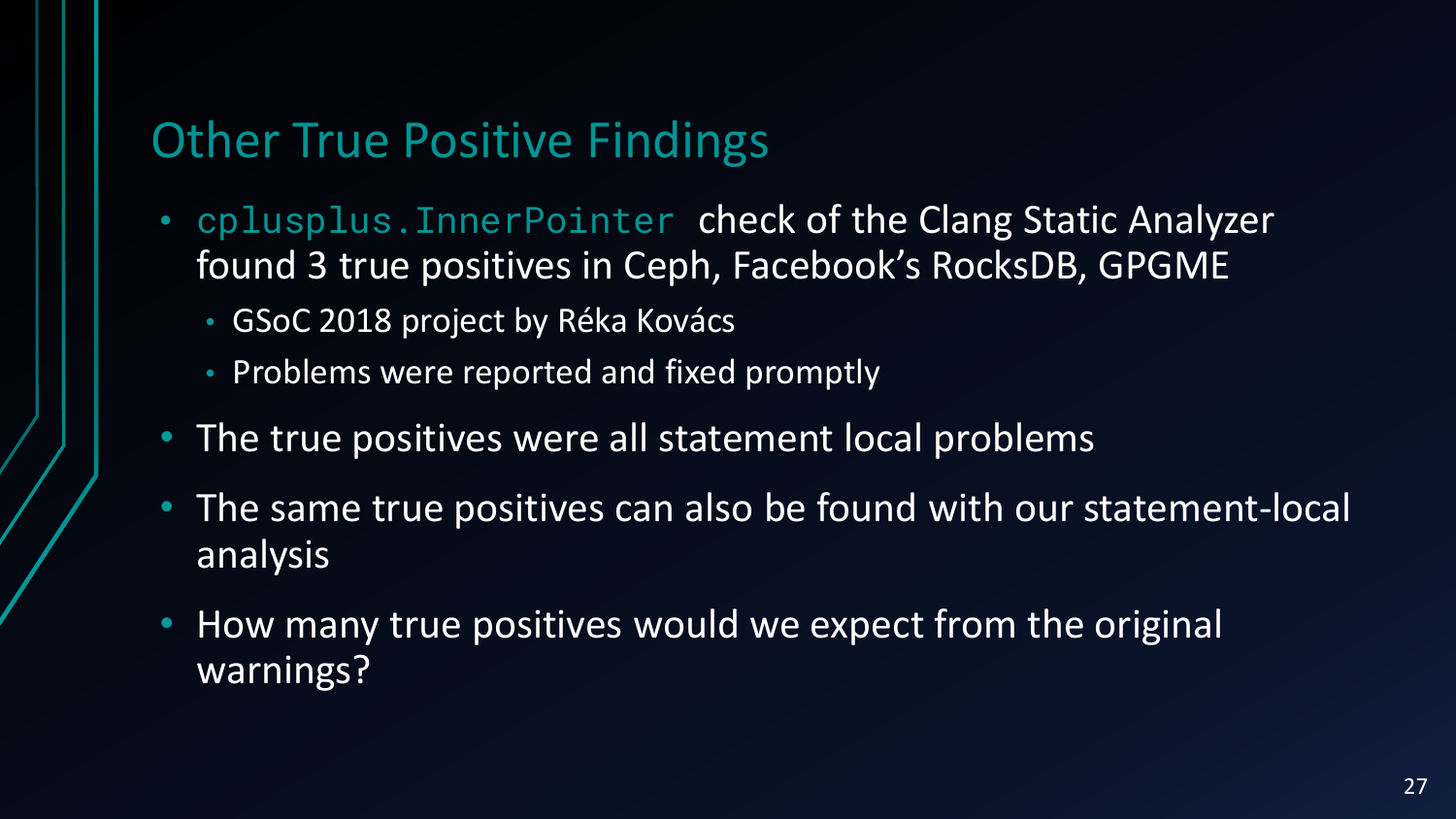# Plans for upstreaming

- Annotations
	- Other analyses can start to adopt to type categories and tested on explicitly annotated code
- Generalize warnings
	- On by default for STL and explicitly annotated types
- Type category inference
- Add flow sensitive analysis
	- First handle function calls conservatively
	- Add further annotations
	- Infer annotations for functions
	- Implement use-after-move checks, add exception support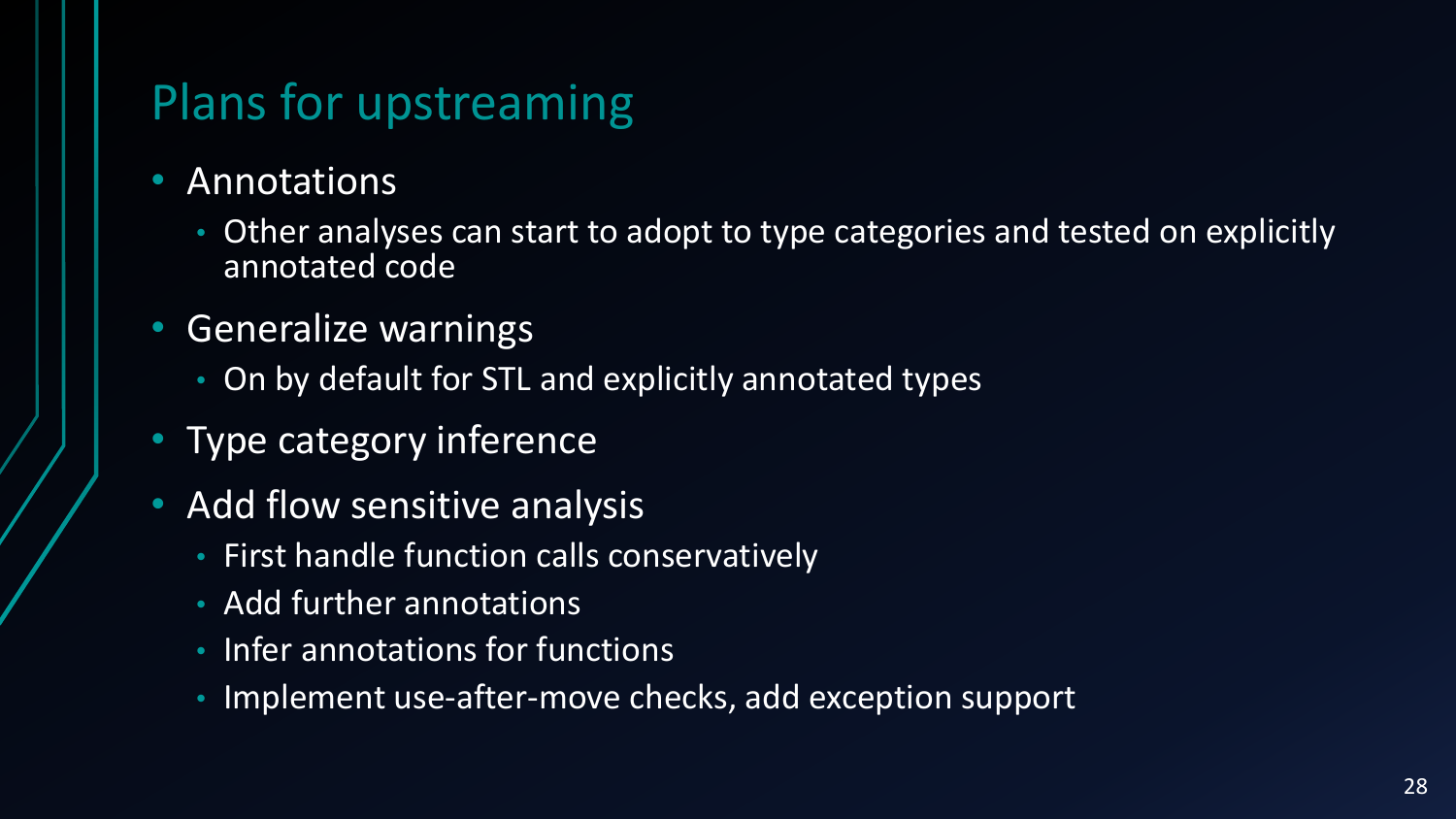# **Conclusions**

- Herb's analysis is useful for new projects, not always applicable to old
- Type categories are useful for other analyses
	- Generalizing Clang warnings
	- Generalizing CSA checks
	- Generalizing Tidy checks
- Generalized warnings has low performance impact, all sources of false positives can be addressed
	- Infeasible paths  $\rightarrow$  statement local analysis
	- Miscategorization → only trigger for STL and annotated types
	- Function modelling → only rely on known functions